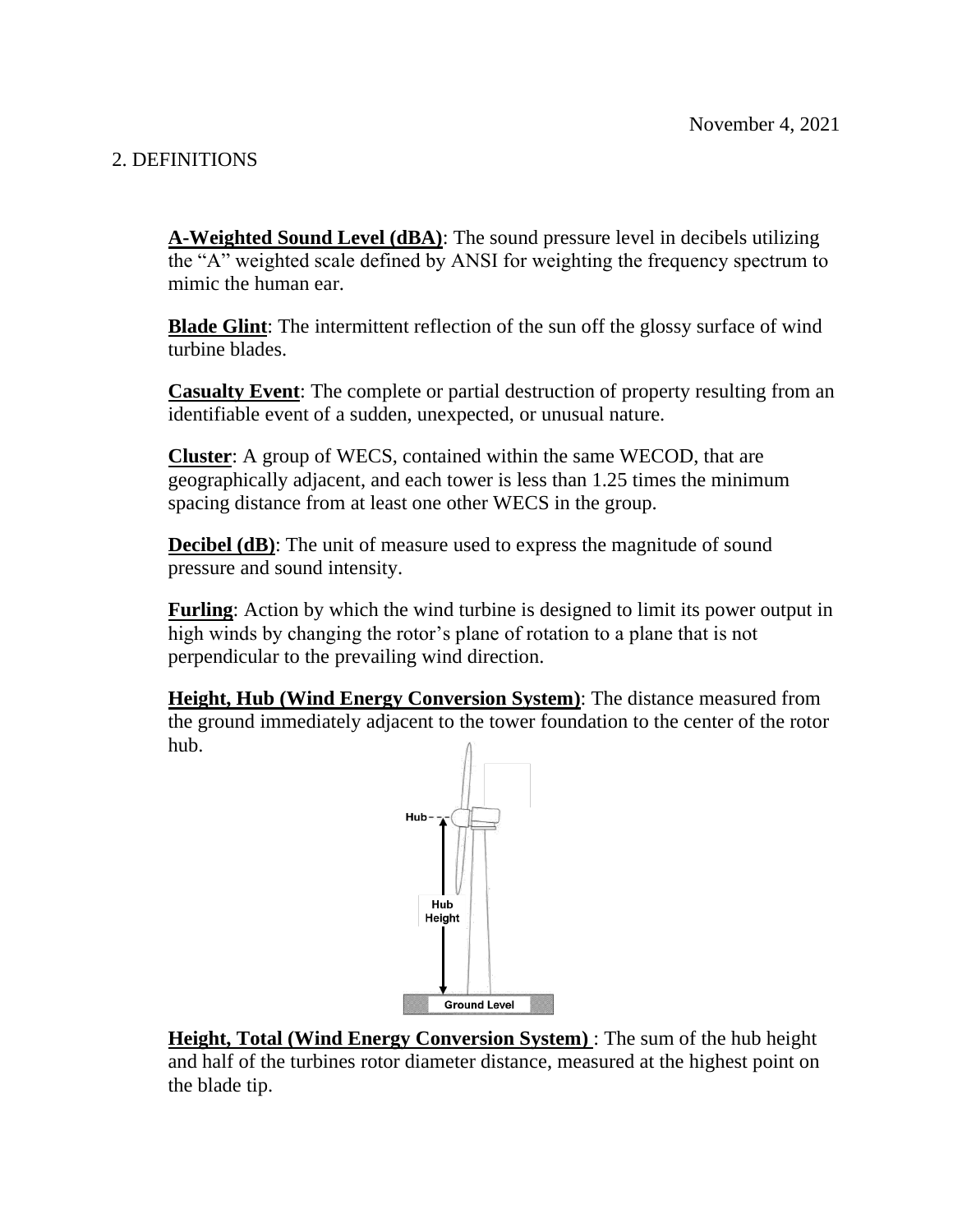**Historical, Cultural, and Archeological Resources**: Places which have been listed on the National Register of Historic Places or designated as a National Historic Landmark

**Ice Throw**: Ice build-up that is thrown by the spinning blades.

**Nacelle**: The enclosure located at the top of a wind turbine tower that houses the gearbox, generator and other equipment.

**Property Line:** A line of record bounding a lot of record that divides one lot from another lot, or from a public street, or private street, or any other public space.

**Qualified Professional**: A person with experience and training in the pertinent discipline, and who is a qualified expert with expertise appropriate for the relevant subject and has been approved by the County Commission in consultation with the Director of Resource Management.

**Repowering Event**: A planned and County approved event in which the developer replaces older turbines with new turbines or retrofits existing turbines with more efficient components subject to an approved timeline.

**Rotor**: The rotating part of a turbine, including the turbine blades. Rotor diameter means the cross-section dimension of the circle swept by the rotating blades

**Shadow Flicker**: Alternating changes in light intensity caused by the moving blades of a wind energy system which cast a repeating pattern of shadows on the ground and stationary objects, such as a window of a dwelling.

**Sound Exposure, Adjusted Total Day-Night (Ldn)**: Frequency-weighted sound exposure for a 24- hour day calculated by adding adjusted sound exposure obtained during the daytime (0700-2200 hours) to the adjusted sound exposure obtained during the nighttime (0000-0700 and 2200-2400 hours) with a penalty of 10 dB added as defined by ANSI (American National Standards Institute).

**Stall-Control**: A braking mechanism on wind turbines where the rotor blades are bolted onto the hub at a fixed angle. The rotor blade profile is aerodynamically designed to ensure that the moment the wind speed becomes too high, it creates turbulence on the side of the rotor blade that is not facing the wind. This stall prevents the lifting force of the rotor blade from acting on the rotor.

**Turbine**: A wind-driven machine that converts wind energy into electrical power, also known as a wind energy conversion system (WECS).

**Upwind Rotor**: A design in which the rotor on a wind turbine tower faces into the wind.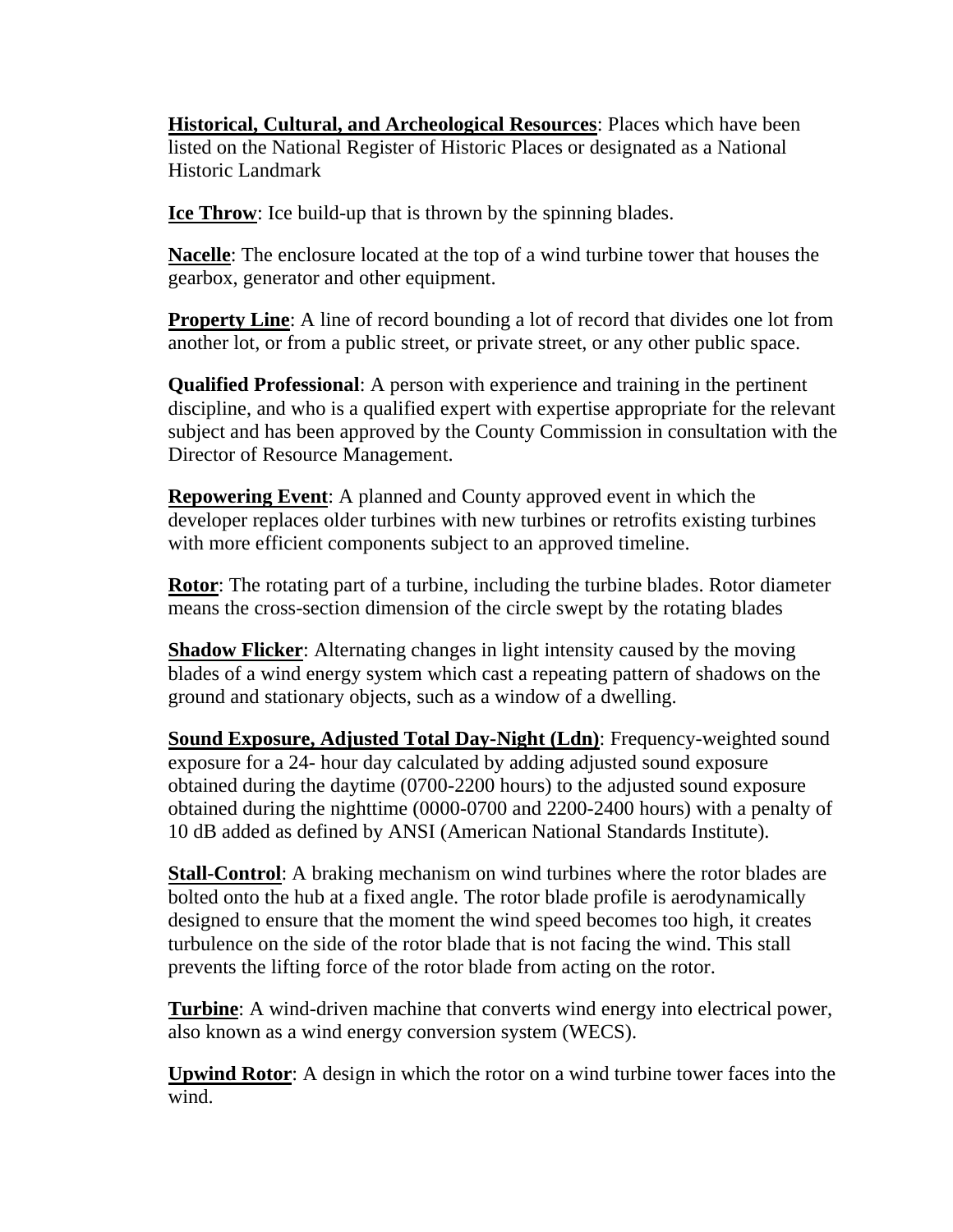**Visual Dominance Zone**: A zone within or distance from which a turbine may be perceived as dominating the visual landscape, determined to be a zone surrounding a turbine that is twenty (20) times the total height of the turbine.

**Well Designed Braking System**: The primary braking system, which uses a mechanical brake, pitch-control of the turbine blades, or stall-control to bring the turbine to a stop in such a way that stall-induced vibrations/noise are avoided.

**Wind Energy Conversion System, Commercial (WECS-C)**: A wind-driven machine that converts wind energy into electrical power for the primary purpose of sale, resale, or off-site use.

**Wind Energy Conversion System, Small (WECS-S)**: A wind-driven machine, less than 175 feet in height, that converts wind energy into electrical power for the primary purpose of on-site use and not for commercial power production.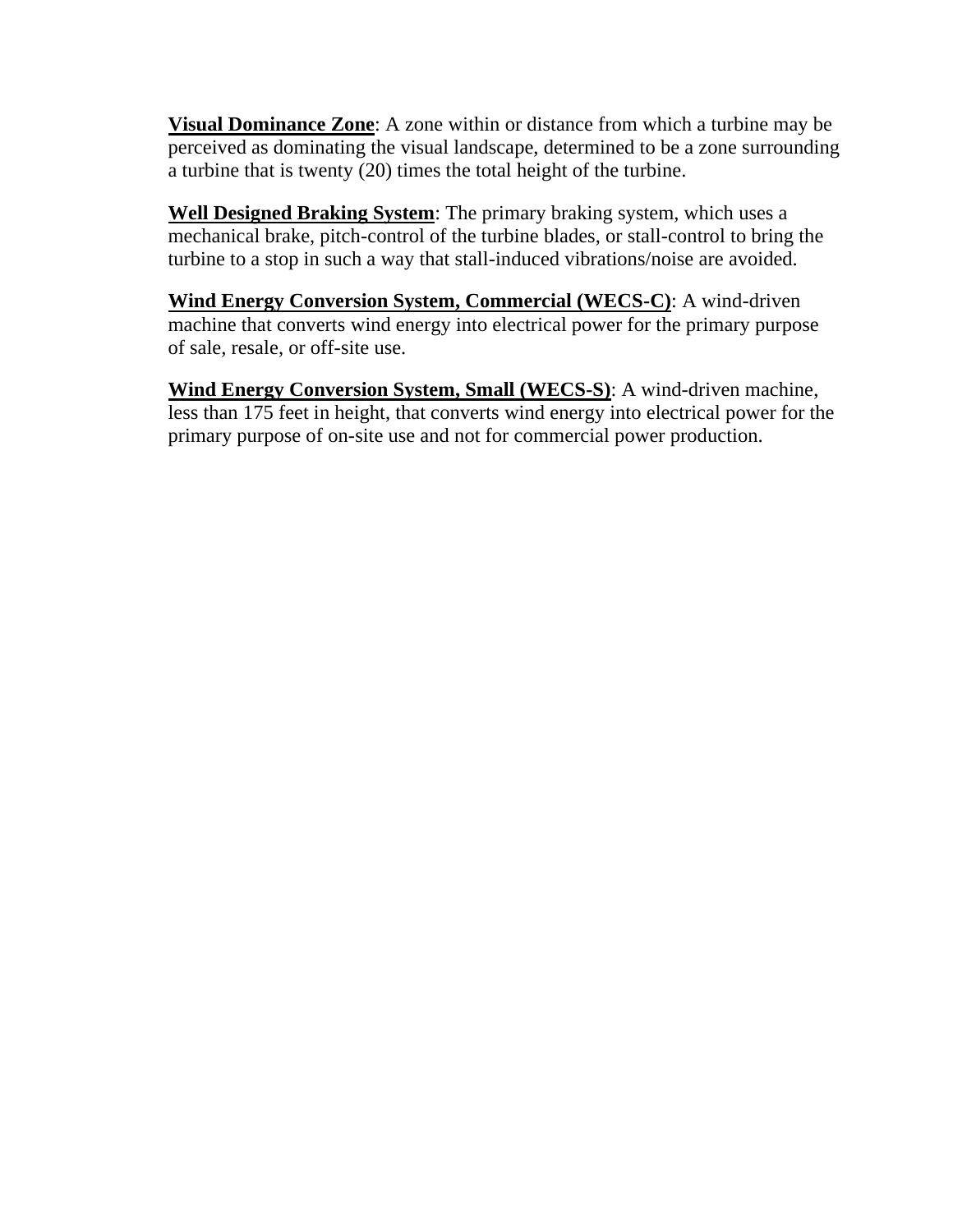## 29.1 Intent and Purpose:

29.1.1 The intent of the Wind Energy Conversion Overlay District is to establish an area or areas where Wind Energy Conversion Systems-Commercial (WECS-C) and associated maintenance facilities are allowed by Conditional Use Permit. Interested property owners in the area that is proposed for designation shall instigate the initiative for the designation.

This Section has been adopted for the following purposes:

- To assure that the development and production of commercial scale windgenerated electricity in Boone County assures the health, safety and general welfare of the public;
- To promote the safe, effective, and efficient use of commercial wind energy conversion systems (WECS-C);
- To minimize the degradation of the visual character of the area;
- To minimize impact to environmentally sensitive areas, wildlife, and wildlife habitat;
- To facilitate economic opportunities for local residents and the community;
- To facilitate the supply of renewable energy in a manner that respects the geographic, social, and environmental context of Boone County.
- 29.1.2 Careful consideration as to practicable suitability of an area requesting designation with respect to the existing and reasonably assumable future land uses should factor heavily in the decision of whether or not an area should be designated for WECOD status.
- 29.2 Qualifying Underlying Zoning Districts: A WECOD may be requested in Agriculture or Industrial zoning districts.
- 29.3 District Boundary Requirements:
	- 29.3.1 Two Components: Each WECOD shall be composed of two parts, the Primary District and the Buffer.
		- 29.3.1.1 Primary District Area Requirements:
			- The smallest component of a Primary District is one-quarter (1/4) Section as defined by the Public Land Survey System. Therefore, when any portion of a lot that is included in a WECOD falls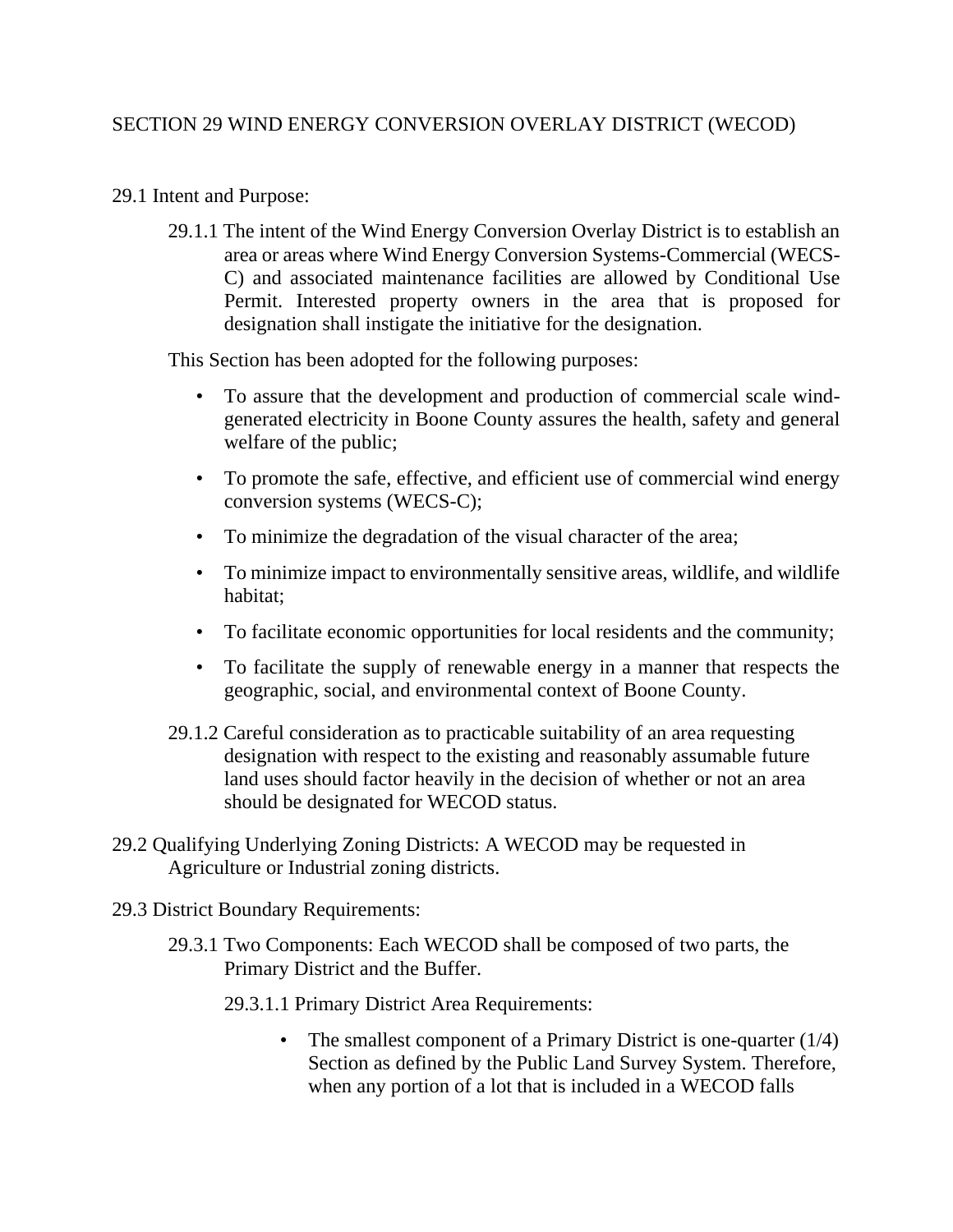within a one-quarter section, the entire quarter section shall be included in the WECOD

- A Primary District must include a minimum of four (4) contiguous one-quarter (1/4) Sections
- 29.3.1.2 Buffer Area Requirements:
	- The Buffer shall extend 1,320 feet outward from the perimeter of the Primary District.
- 29.4 Procedures for Designating A Wind Energy Conversion Overlay District:
	- 29.4.1 Application. Any Petition for Application for designation of a WECOD must be submitted to the County Commission through the Director. The Petition for Application shall be completed on forms provided by the Director and shall include information as required by Section 29.5 (Application Content, Fees, Costs).
	- 29.4.2 Determination of Completeness. An application shall be deemed complete when the Director determines that all required application materials have been submitted and contain sufficient detail for review. An incomplete application will be returned to the applicant. The owner shall be responsible for the cost of shipping the returned application. The Director shall have up to 30 days to make a Determination of Completeness.
	- 29.4.3 Application Review Period. The Director shall have 120-days from the Determination of Completeness to review the application materials and provide written comments to the owner. The owner shall have up to 120 days to address the comments.
	- 29.4.4 Independent Third-Party Review. If the Director determines that the Department does not have the appropriate expertise to review any or all of the required application materials, they may contract with an independent third party to conduct such reviews. In such cases, the applicant shall be responsible for the cost of the external review.
	- 29.4.5 Notice. When the Director and applicant agree that the application is ready for public hearing and at least 15 days prior to the next regularly scheduled Planning and Zoning Commission hearing, the Director shall give notice in a manner consistent with procedures described in Section 29.6. The applicant shall pay all costs of public notice prior to any public hearing regarding the proposal.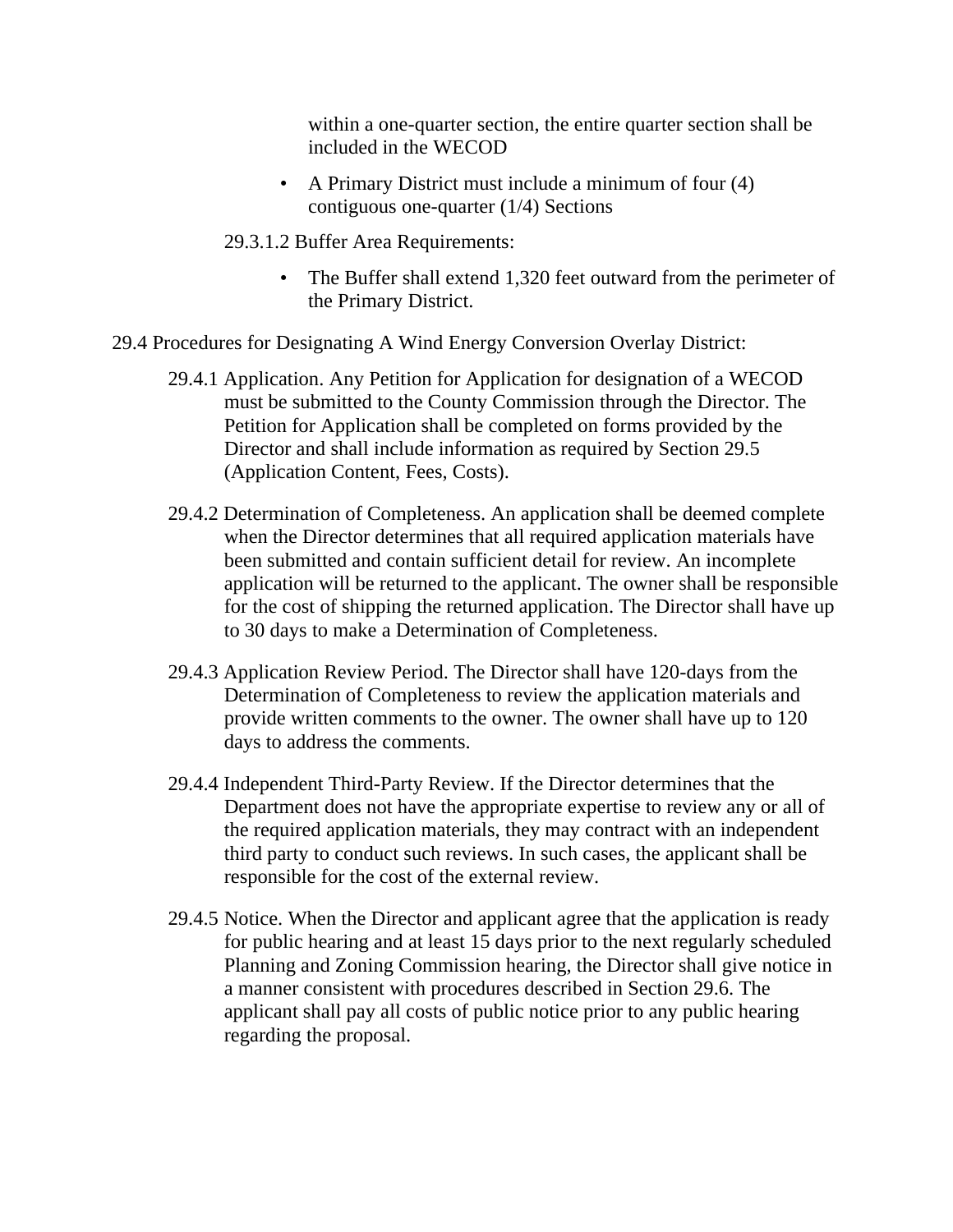- 29.4.6 Planning and Zoning Commission Recommendation. The Planning and Zoning Commission shall hold a public hearing. Following the public hearing, the Commission shall vote on a recommendation to approve, modify, deny or table the request. In formulating its recommendation, the Commission shall make findings consistent with the criteria contained in Section 29.7 (Approval Standards).
- 29.4.7 County Commission Recommendation. Upon receipt of a recommendation from the Commission and before the adoption of a WECOD, the County Commission shall hold at least one public hearing thereon. The County Commission may approve, deny or remand the proposal back to the Commission for modification. In order to approve a WECOD, the County Commission must make findings consistent with the criteria contained in Section 29.7.
	- 29.4.7.1 In cases where the Commission recommends denial of a request, the County Commission shall summarily endorse denial action of the Commission unless the applicant files a Notice of Appeal to the County Commission. The Notice of Appeal must be filed with the Director within 72 hours (three working days) following the Commission hearing. The Notice of Appeal shall state the grounds why the Commission recommendation for denial is in error. The applicant must appear before the County Commission in person or by a representative with written authorization by the applicant.
	- 29.4.7.2 In cases where the Commission recommends approval of an application, the County Commission will summarily deny the application if the following two conditions occur: (1) the applicant does not appear at the County Commission hearing in person or by representative with the written authorization of the owner, and (2) there is opposition to the application expressed in person at the County Commission Hearing.
- 29.4.8 An applicant requesting the establishment of a WECOD shall have the responsibility to demonstrate to the Planning and Zoning Commission and the County Commission, by competent substantial evidence, that establishment of the WECOD is justified.
- 29.5 Application Content, Fees, Costs:
	- 29.5.1 No action on the request will be taken until all of the required information has been submitted. Applications for establishing a WECOD shall include the following: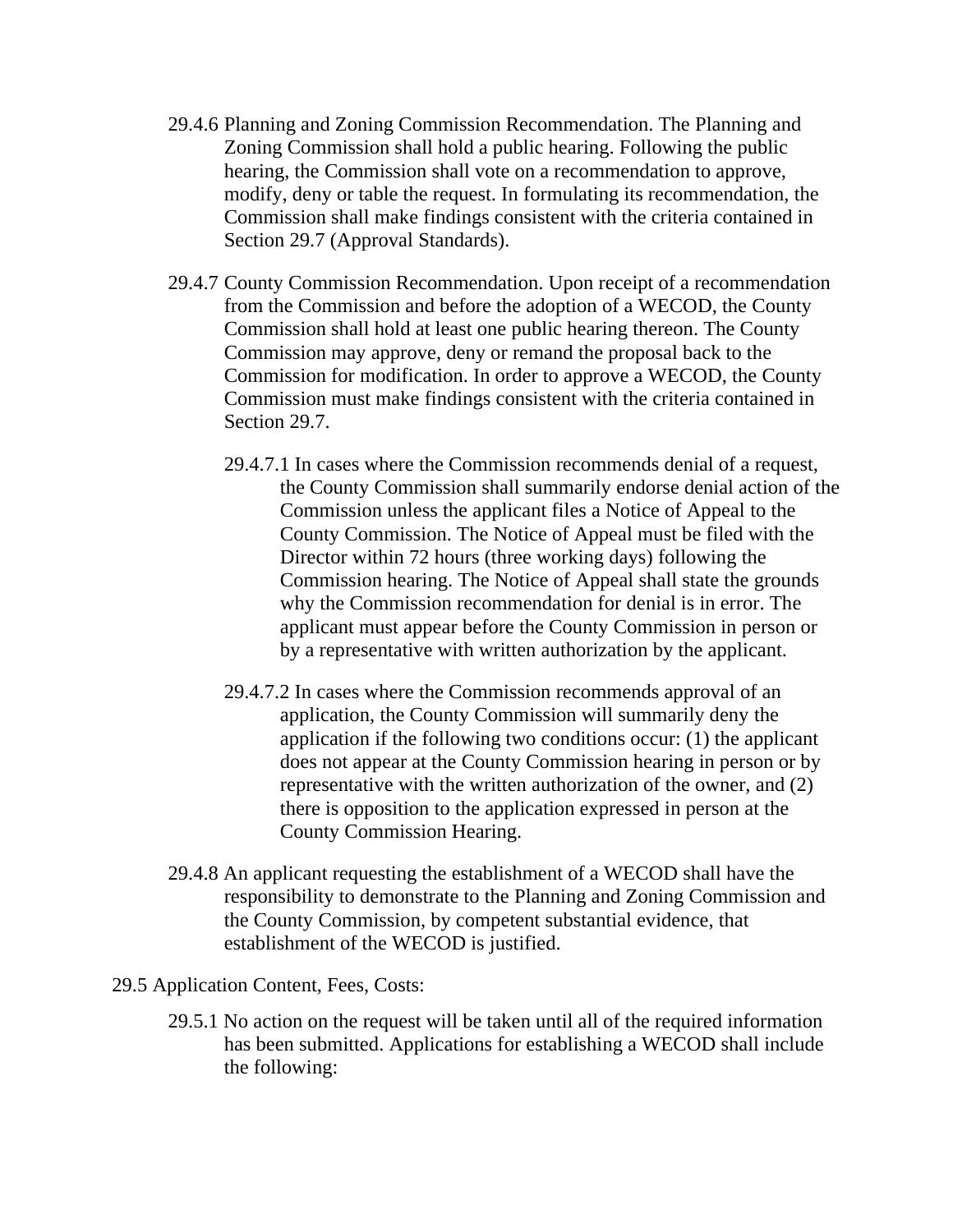- 29.5.1.1 Satisfactory evidence that the applicant is the owner of the property or has written permission of the owner(s) to make such application;
- 29.5.1.2 Developer Information:
	- Name, address, phone number, and e-mail address of the developer and the developer's contact person for the project;
	- A statement from the developer providing relevant information regarding an overview of the company, the company's financial condition, the company's environmental management history, and the company's qualifications and experience in WECS-C development. Specific references regarding other WECS-C projects are required;
	- An identification and description of the expected owner and builder of the proposed project and a complete financial statement for such owner and/or builder including audits or reviews, whichever are applicable, for three (3) years preceding the date of application;
	- The name, address, phone numbers, and e-mail address of the project manager in the event the project is approved and the name, address, phone numbers, and e-mail address of any potential buyers of the project.
- 29.5.1.3 A Petition for Application on forms provided by the Director. For purposes of calculating the percentages described below, each legal lot will qualify for one signature. The product of all calculations shall be rounded to the nearest whole number. The petition shall contain the following:
	- The notarized signatures of the owners of at least 75% of the real property, as identified by legal lot, within the proposed primary district. The following formula shall be used:
		- o Total acreage of primary district x  $0.75$  = total acreage for which signatures must be obtained
	- The notarized signatures of at least 67% of the owners of real property, as identified by legal lot, within the proposed primary district. The following formula shall be used:
		- o Number of legal lots  $x \cdot 0.67$  = number of signatures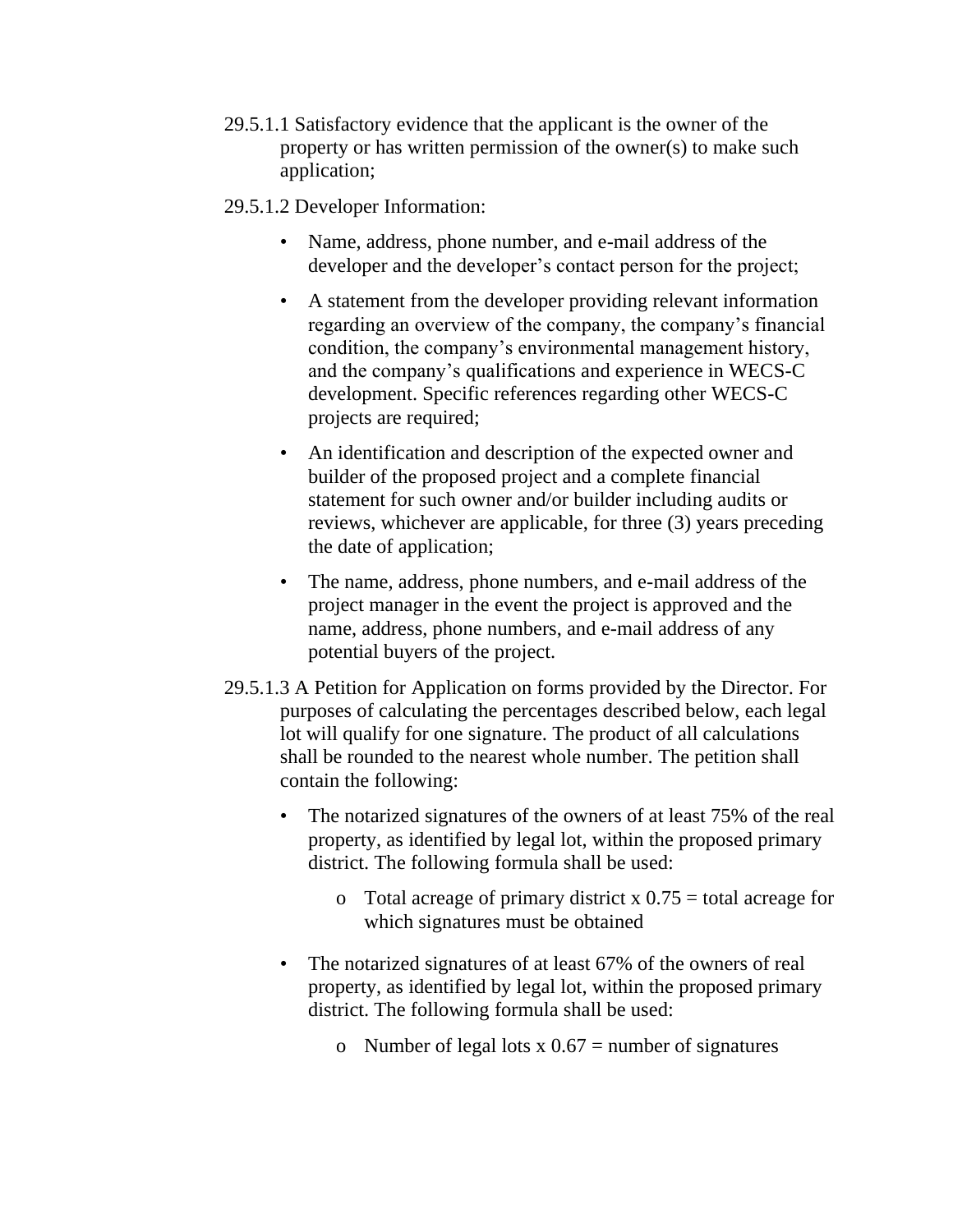- The notarized signatures of at least 67% of the owners of real property, as identified by legal lot, within the proposed buffer. The following formula shall be used:
	- o Number of legal lots  $x \cdot 0.67$  = number of signatures
- A list including the name, address, and parcel number(s) of all property owners within the proposed primary district.
- A list including the name, address, and parcel number(s) of all property owners within the proposed buffer.
- A list including the name, address, and parcel number(s) of all property owners within one thousand feet (1000') of the boundary of the proposed overlay district.
- 29.5.1.4 Relevant background information on the project, including rationale and need for the project by the landowner and developer, timeframe and project life, phases of development, likely markets for the electricity produced, and the possibilities for future expansion;
- 29.5.1.5 A narrative explanation of why the proposed project site was chosen by the applicant over alternative locations for the project in the region and reasons for preferring the proposed site over the alternatives considered by the applicant. The region shall be defined as all counties adjoining and including Boone County;
- 29.5.1.6 The applicant's position regarding the consequences of not approving the project;
- 29.5.1.7 An overlay district plan, drawn to a scale where all features are legible, including the following:
	- A legal description of the proposed Overlay District prepared by and bearing the seal of a Land Surveyor Licensed to practice in the State of Missouri;
	- An aerial image showing the boundary of the proposed overlay district, displaying distinctly both the primary and buffer components of the proposed district. Image shall also distinctly display property boundaries of all legal lots within the proposed District and within one thousand feet (1000') of the boundary of the proposed District;
	- The general vicinity of the project location within the County;
	- Scale and north arrow;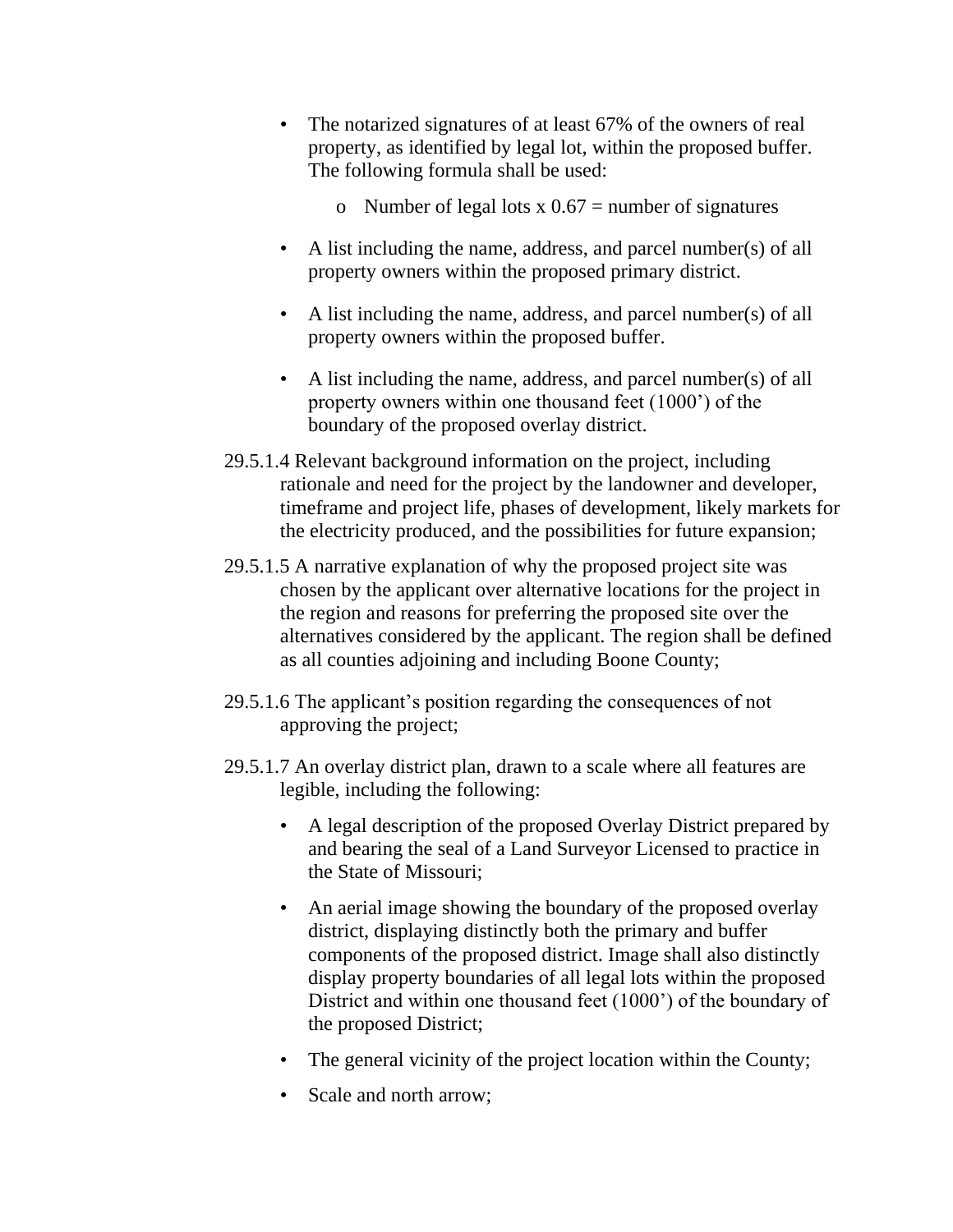- Acreage of the primary district;
- Acreage of the buffer;
- Location and physical dimensions of existing structures and general location and approximate physical dimensions of proposed structures, including all proposed individual wind turbines. If an exact number or dimensions of wind turbines is not known at the time of application, the site plan shall identify a maximum number and maximum dimensions that will be expected and a range from minimum number expected to the maximum;
- Identify potential staging and maintenance areas;
- Houses within one thousand feet (1,000') of the overlay district boundary and the approximate distance of such houses from the district boundary;
- Any additional houses within one-half  $(1/2)$  mile of the district boundary;
- Location of existing electrical lines and facilities, including transmission lines;
- Approximate location of proposed electrical lines and facilities, including transmission lines and whether underground or overhead;
- Existing topography;
- Approximate proposed areas to be graded;
- Approximate proposed removal of natural vegetation;
- Wind characteristics and dominant wind direction;
- Proposed setbacks of all proposed structures from the district boundary;
- Projected methods of traffic circulation within the proposed district;
- Anticipated ingress and egress locations for each proposed turbine location within the proposed district;
- Location of all public roads within the proposed district and the location and distance to public roads in all directions surrounding the proposed district boundary;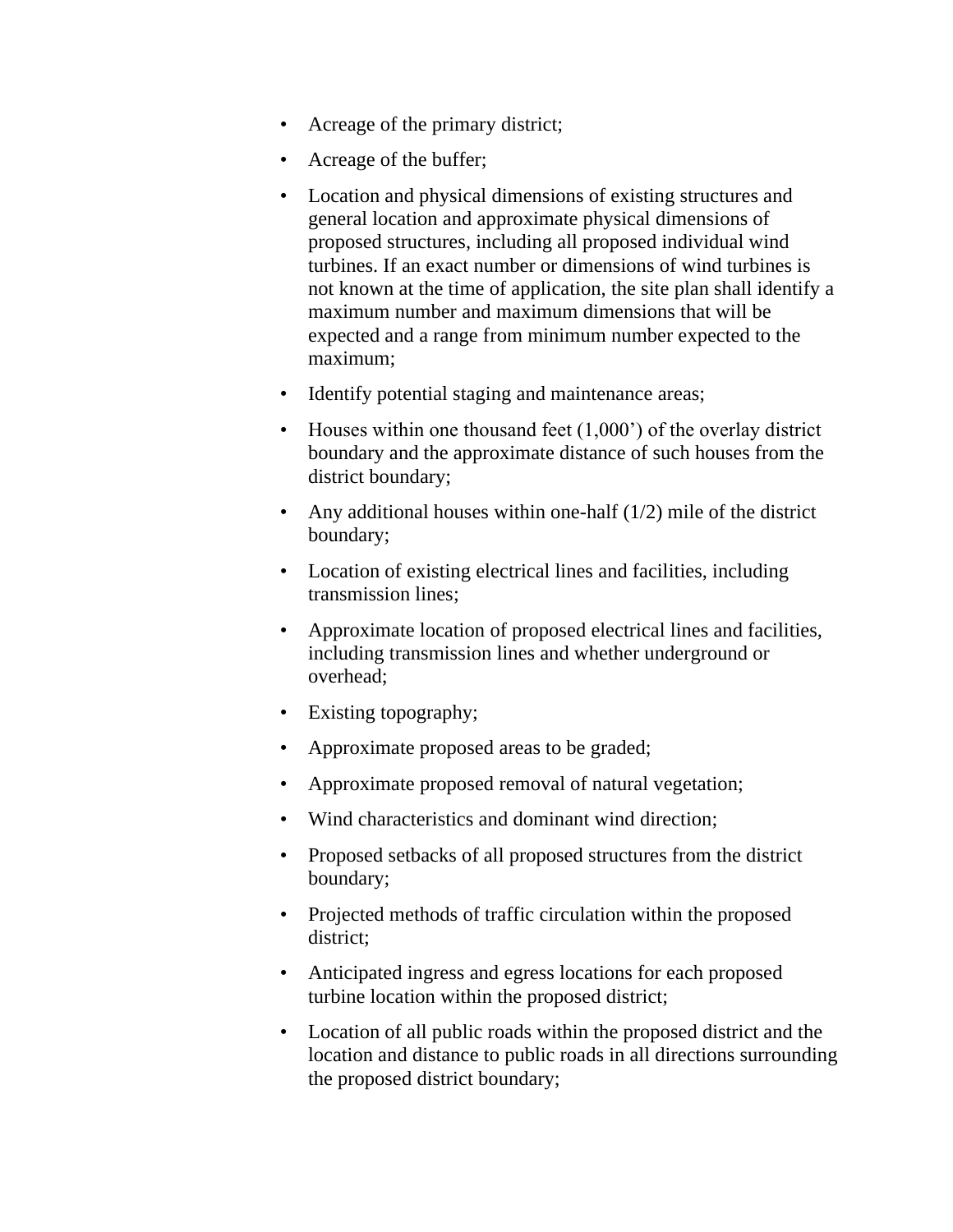- Approximate location of any major known underground pipelines or other underground utilities;
- Approximate location of any major known utility easements;
- Location of any delineated 100-year floodplains, stream buffers, sinkholes, wetlands, and other environmentally sensitive areas.
- 29.5.1.8 A Visual Impact Assessment developed by a Qualified Professional. The study shall provide accurate and site-specific visualizations from key observation points and a detailed description of the methods and supporting information. The assessment shall include, at a minimum, the following:
	- Virtual simulations which may include 3D Visualization Models, Photographic Simulations, and Animated Visualizations as determined necessary by Director of Resource Management;
	- Viewshed Analysis to determine actual visibility and the characteristics of the views within the project area including different seasons, times of day and weather conditions;
	- Inventory of Views to provide the basis for evaluating the extent of visibility. This inventory shall include written description of views, distance from proposed project, duration of view, and characteristics of the view from the following:
		- All houses located within one thousand feet (1000') of the District boundary;
		- All houses within the district whose owners did not sign the Petition for Application;
		- Any applicable historic, cultural, or archeological significant sites;
		- Any applicable public roads;
		- Any applicable government-designated scenic byways, government-designated scenic overlooks, public parks, Conservation Areas, or Wildlife Refuges.
	- Photographic Simulations of key viewpoints shall be provided as determined necessary by Director of Resource Management;
	- A summary of key findings and proposed mitigation techniques.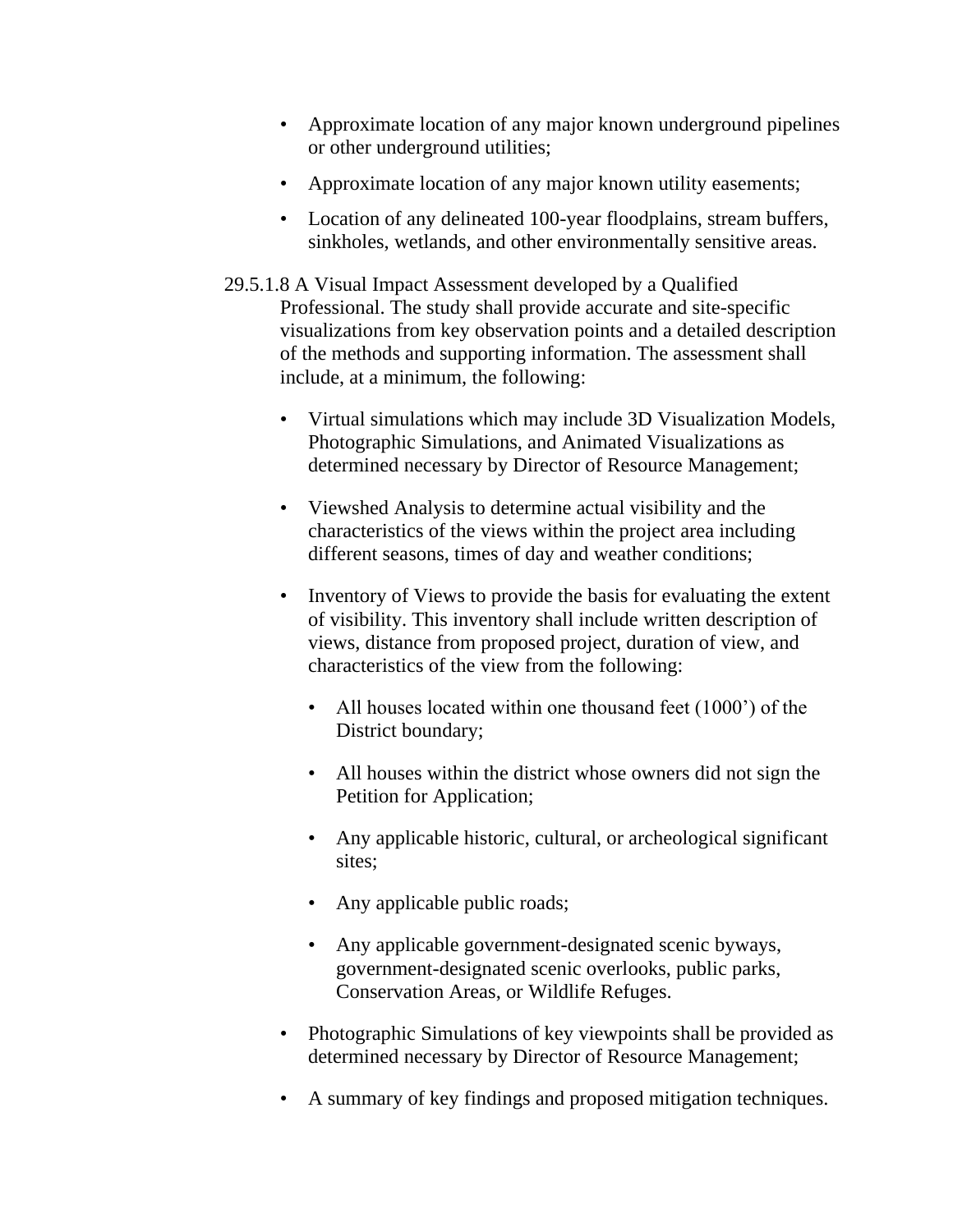- 29.5.1.9 An estimated economic Cost/Benefit Analysis (CBA) describing the impact of the project on the local and state economy in the following respects:
	- The amount of property taxes to be generated by the project;
	- The amount of sales taxes to be generated by the project;
	- The amount of other applicable taxes to be generated by the project;
	- Any distinction in the amount of taxes that will be generated and the distribution of the tax revenue if the facility is privately owned or acquired/owned by a public entity or public utility.
	- The construction dollars to be spent locally;
	- The number of construction jobs and estimated construction payroll;
	- The number of permanent jobs and estimated continuing payroll;
	- The benefit of the electricity generated by the project;
	- Any projected costs or benefits to tourism in the County;
	- Other projected economic benefits and costs of the project;
	- Costs associated with the impact on roads or other County infrastructure in the area and a draft Transportation Infrastructure Plan and Mitigation Agreement approved by the County Engineer and the Director.
- 29.5.1.10 An environmental assessment of the potential adverse impacts from the project and any proposed measures to mitigate or lessen the effects of the adverse impacts. The assessment and mitigation plan shall be conducted by a Qualified Professional and include, at a minimum, all of the following:
	- Documentation that the owner/applicant has followed the United States Fish and Wildlife Service Land Based Wind Energy Guidelines and copies of all resulting studies and recommendations;
	- Impact on wildlife and wildlife habitat on the site and in the proposed WECOD;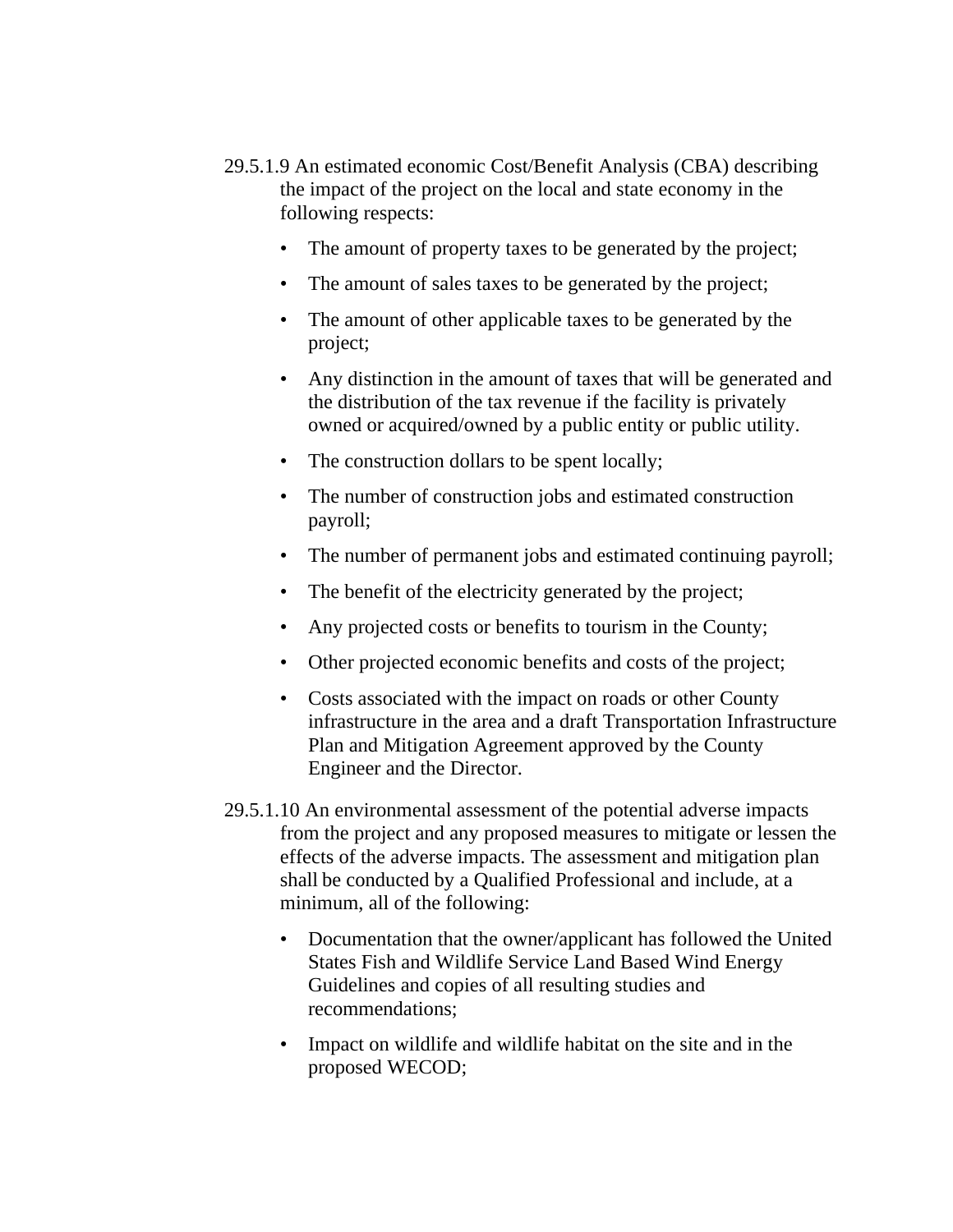- Impact on any endangered or threatened species on the site and in the proposed WECOD;
- Impact on flora on the site;
- A report, bearing the seal of a Qualified Professional, detailing expected Adjusted Total Day-Night Sound Exposure (Ldn) at the nearest property line.
- Any wastes, either municipal solid waste or hazardous waste, generated by the project at any point in its lifespan;
- Electromagnetic fields and communications interference generated by the project;
- Risk of fire from the project, including threat of lightning strikes;
- Impact of the project on civilian and military aviation in the area;
- Impact of the project on soil erosion;
- Impact of the project on water quality and water supply in the area;
- Potential hazards from ice throws and debris throws;
- Dust from project activities;
- Potential hazards from collapse or damage of turbines or system components in severe storms;
- Impact on historic, cultural, or archaeological resources;
- Impact of shadow "flicker" on houses from any WECS-C and estimated duration of the shadow flicker (in hours per year);
- Potential hazards of "blade glint";
- A general discussion of any potential changes to the above assessment items that could be anticipated when considering the cumulative impacts of other wind energy projects in the region. The region shall be defined as all counties adjoining Boone County and including Boone County. When considering the cumulative impacts, only wind energy projects that are either existing, approved or applied for shall be considered. Speculative projects that are not publicly known are not required to be considered.
- 29.5.1.11 A copy of the written notification to the utility of the proposed interconnection;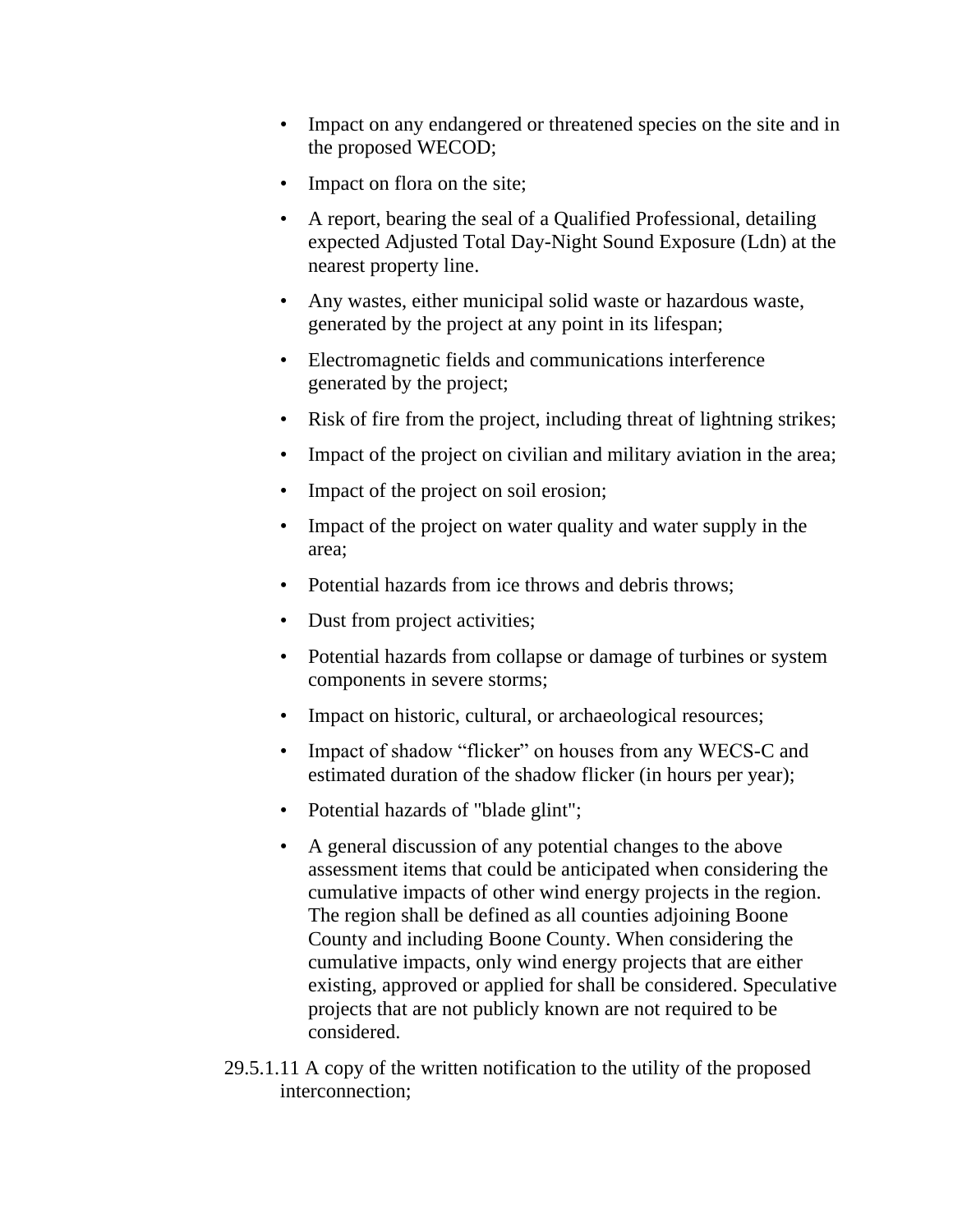- 29.5.1.12 Information, in as much detail as possible, on the type, size, maximum and minimum height, rotor size, rotor material, color scheme, rated power output, performance, safety, fire suppression systems, and noise characteristics of each proposed wind turbine model, tower and electrical transmission equipment;
- 29.5.1.13 A general description of the decommissioning and land reclamation strategy in the event the project is abandoned or upon the end of the useful life of the project. The applicant shall specify the anticipated useful life of the project;
- 29.5.1.14 The anticipated volume and designated route for traffic generated during the construction phase, including routes for oversized and heavy equipment, and the proposed method of providing assurances to the public entities responsible for the roads of repairs and ongoing maintenance to the roads and bridges needed to support the project;
- 29.5.1.15 The anticipated volume and designated route for traffic generated during the utilization of the facilities, including routes for oversized and heavy equipment needed for maintenance and repairs, and the proposed method of providing assurances to the public entities responsible for the roads of repairs and on-going maintenance to the roads and bridges needed to support the project;
- 29.5.1.16 The anticipated operation and maintenance requirements (including estimated frequency of maintenance activities) for the turbines and internal transmission lines connecting the individual turbines within the project and the transmission lines connecting the system to the power "grid";
- 29.5.1.17 The anticipated location, width and proposed method of acquisition of transmission line easements required, including access requirements to the easements and any associated necessary restrictions on land use, development, and access within said easements;
- 29.5.1.18 The anticipated timeline for completing construction of all proposed structures within the proposed WECOD;
- 29.5.1.19 A general description of the plan for securing the site and the various structures and facilities from access by unauthorized persons;
- 29.5.1.20 A description of the Federal Aviation Administration requirements applicable to the structures and facilities on the site and the proposed methods for meeting those requirements.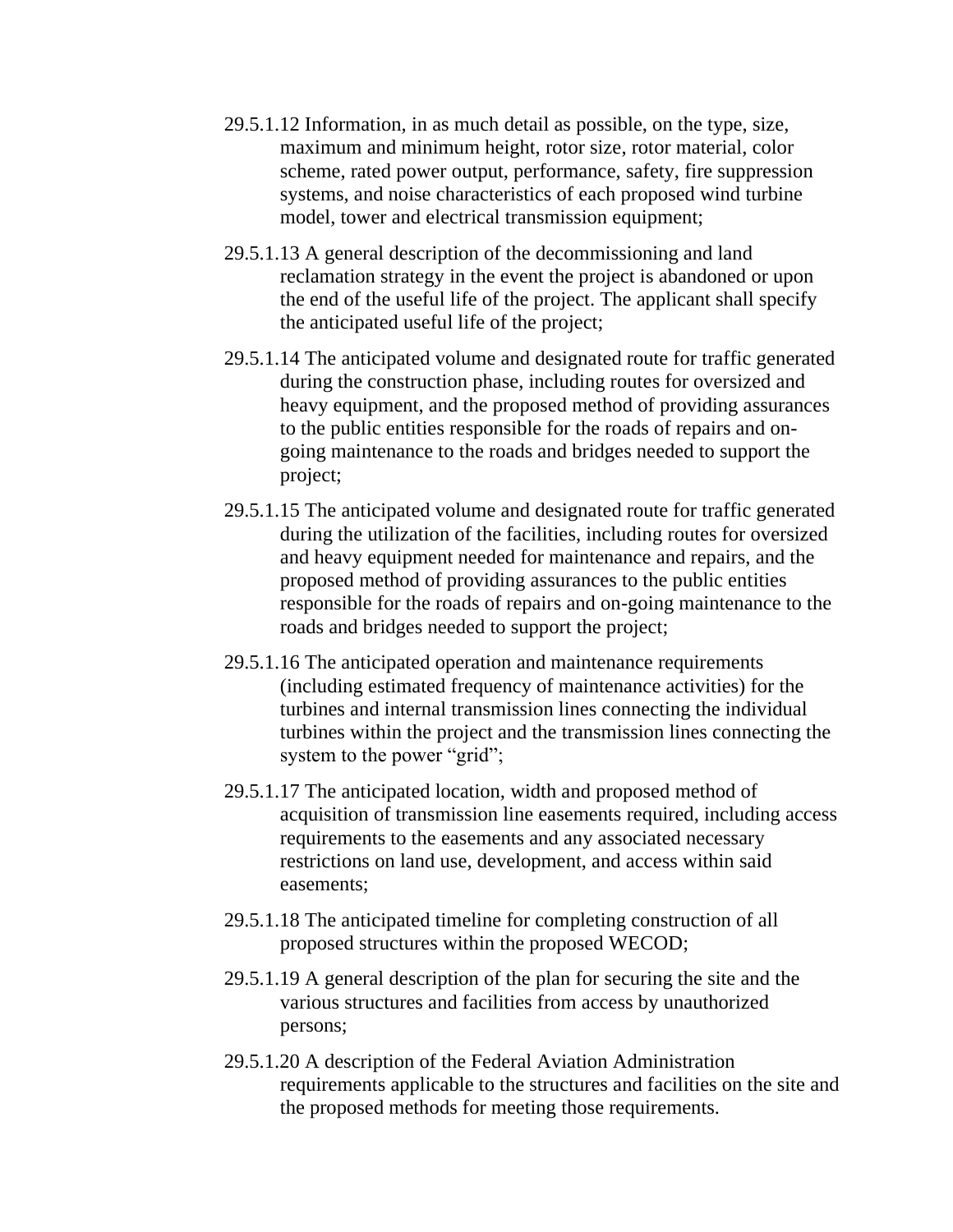- 29.5.2 Fees. The applicant shall submit an application fee, as established by the County Commission, with the application.
- 29.5.3 Costs. The applicant shall be responsible for the costs of all required public notice and the preparation of the application materials, including but not limited to all required surveys and property descriptions.

29.6 Notice Procedures.

- 29.6.1 The Director shall give notice of the application in the following manner:
	- 29.6.1.1 By certified mail to the owners of all property within the proposed overlay district.
	- 29.6.1.2 By certified mail to the owners of all property within one thousand feet (1000') of the boundary of the proposed overlay district.
	- 29.6.1.3 Publication of a locality map in a newspaper having a daily circulation.
	- 29.6.1.4 Publication of a locality map in a newspaper having a weekly or daily circulation in the northern portion of the County (if any) if any part of the proposed district lies north of the north boundary of Township 49 North.
	- 29.6.1.5 Publication of a locality map in a newspaper having a weekly or daily circulation in the southern portion of the County (if any) if any part of the proposed district lies south of the north line of Township 47 North.
- 29.7 Approval Standards. The following guidelines shall be considered by the Planning and Zoning Commission and the County Commission in evaluating the appropriateness of proposed locations for WECS-C and the proposed project components.
	- 29.7.1 Purpose. The purpose of the guidelines is to assist decision-makers in uniformly analyzing the impacts of each proposed WECS-C project and thereby arrive at consistent and balanced decisions.
	- 29.7.2 Natural and Biological Resources.
		- 29.7.2.1 Biological Conflicts. WECS-C should not be located in areas that have a substantial potential for biological conflicts.
		- 29.7.2.2 Vast Natural Landscape. WECS-C should avoid large intact areas, at least 640 acres in size, of native vegetation that has not been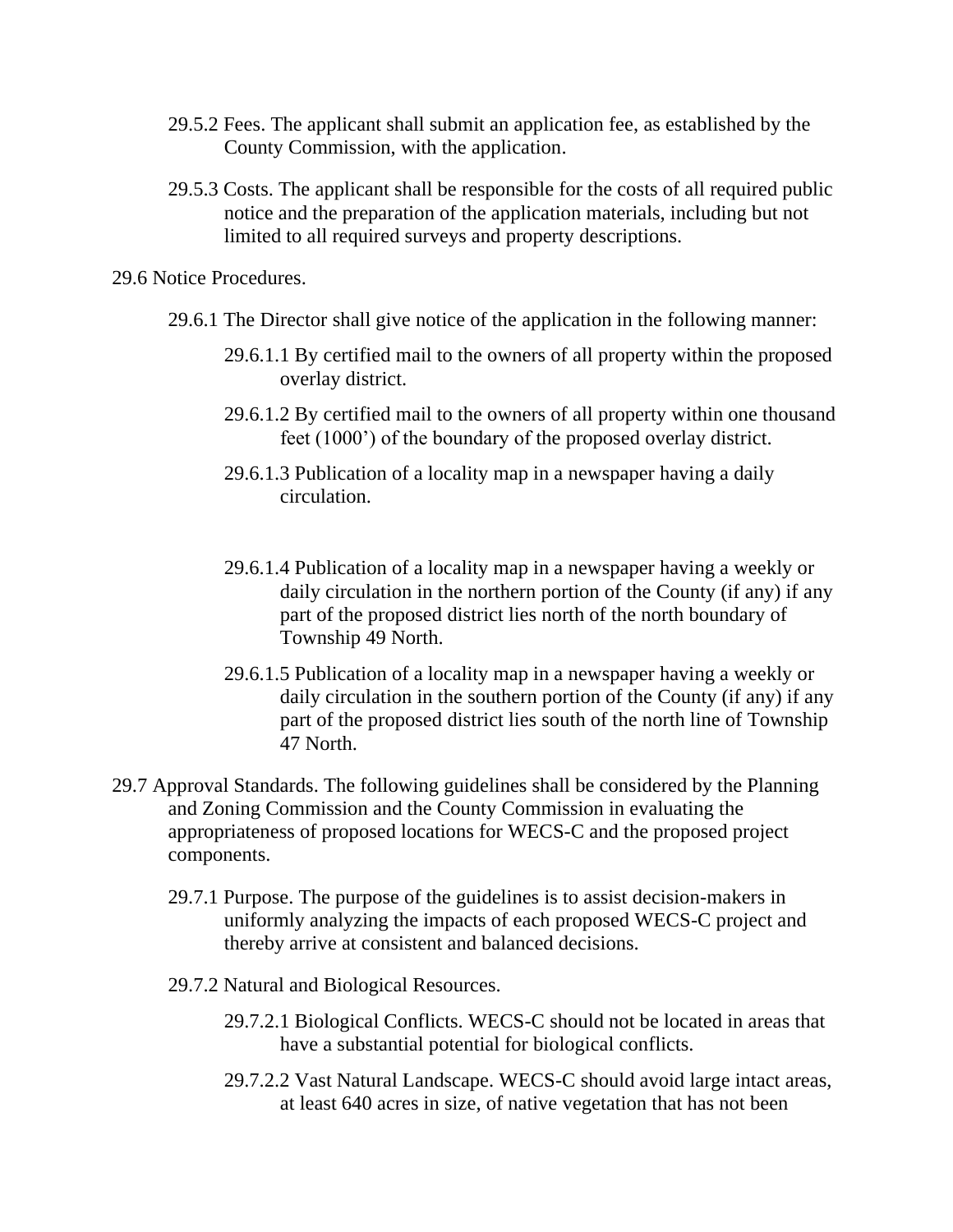significantly disturbed by man-made developments such as power lines, gas lines, oil or gas wells, public roads, etc.

29.7.2.3 Migration Paths. WECS-C should avoid areas that would interfere with important wildlife migratory corridors and staging areas.

## 29.7.3 Appearance.

- 29.7.3.1 Nature Areas. WECS-C should avoid sites that are readily visible from government-designated scenic byways, government-designated scenic overlooks, public parks, Conservation Areas, and Wildlife Refuges.
- 29.7.3.2 Visual Clutter. To avoid clutter, the visual effects of ancillary structures, roads, and fences on the site should be minimized.
- 29.7.3.3 Visual Unity. A WECS-C project should maintain visual unity among clusters of turbines.
- 29.7.3.4 Color. To promote visual uniformity, the rotors, nacelles, and towers of all turbines in an array should appear similar and shall be a shade of white in color.
- 29.7.3.5 Density. To avoid objectional density each WECS-C must be at least six (6) times its rotor diameter from another WECS-C beginning at the nearest point on the base of each tower.
- 29.7.3.6 Power Lines. To avoid visual clutter, intra-project power lines having a voltage of 34,500 volts or less shall be buried unless the applicant can sufficiently demonstrate that burying the lines will violate other governmental or industry-wide guidelines/standards, violate applicable law, or have demonstrated to the Commission that such lines will be hidden from public view.
- 29.7.3.7 Skyline. To avoid cluttering the skyline, transformers and other electric equipment should be hidden from view
- 29.7.4 Soil Erosion and Water Quality
	- 29.7.4.1 WECS-C shall avoid construction activities on slopes that are steep or susceptible to erosion.
	- 29.7.4.2 The number of improved private access roads and construction staging areas should be kept to a minimum.
	- 29.7.4.3 The grading width of private access roads should be minimized. One-lane roadways with lay-bys are recommended.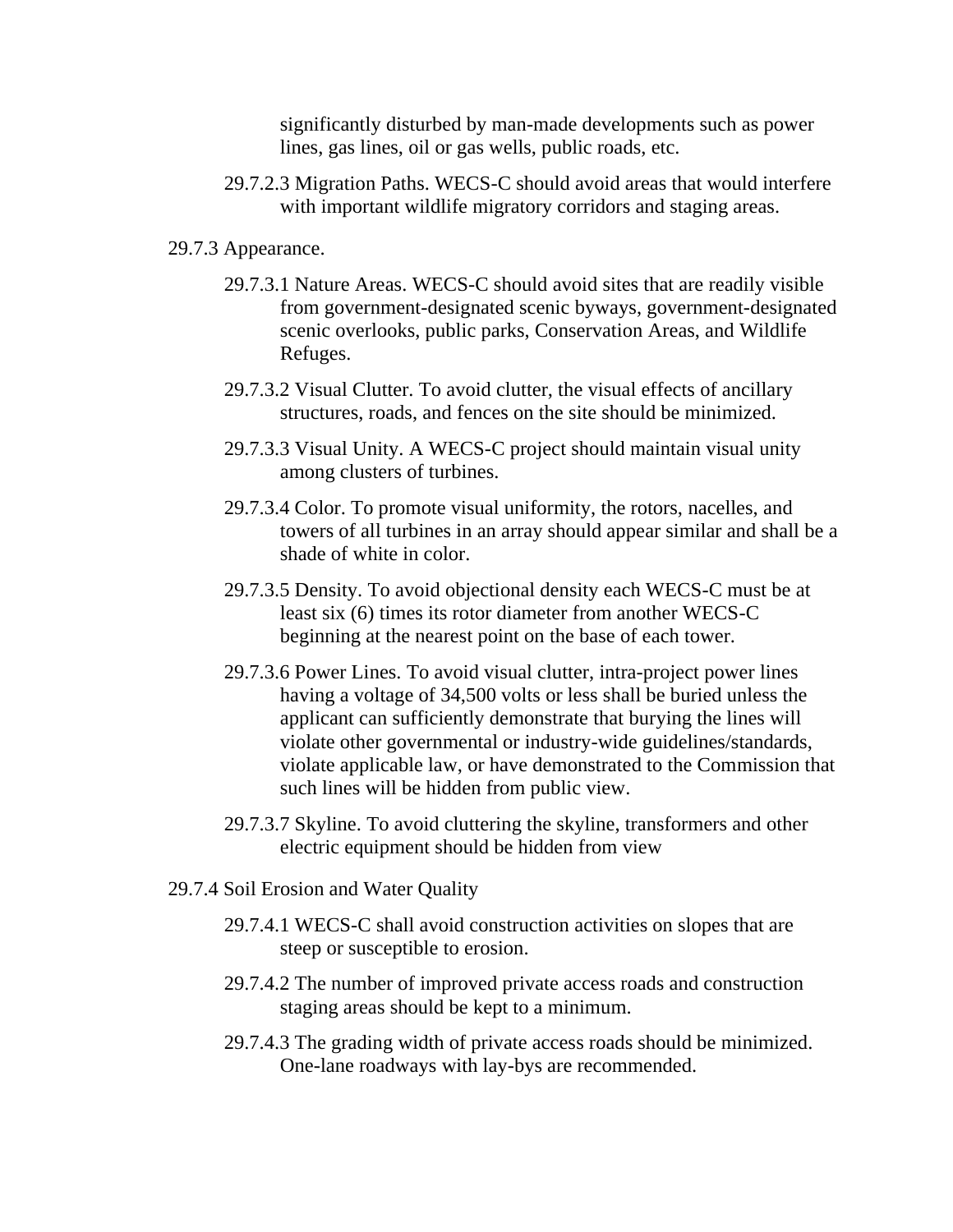- 29.7.4.4 The number and size of staging areas and crane pad sites should be minimized.
- 29.7.5 Historical, Cultural, and Archeological Resources
	- 29.7.5.1 WECS-C should avoid sites that are less than 3,070 lineal feet from any places that have been listed on the National Register of Historic Places or designated as a National Historic Landmark.
- 29.7.6 Transportation Infrastructure Impacts
	- 29.7.6.1 All impacts to the transportation network should be mitigated to the maximum extent practicable. The applicant shall work with the County Chief Engineer and, if applicable, the Missouri Department of Transportation, and local municipalities to develop a Transportation and Infrastructure Mitigation Plan.
- 29.8 Siting and Performance Standards.
	- 29.8.1 Purpose. The following standards are to be achieved by each WECS-C project without exception. Because they are standards, they are considered to be requirements of any WECS-C project. The final decision on whether or not a particular standard is achieved by a WECS-C project shall be made by the County Commission after considering the recommendations of the Planning and Zoning Commission and the Resource Management Department.
	- 29.8.2 Noise Management
		- 29.8.2.1 Measurement, Modeling, and Analysis.

29.8.2.1.1 A noise study shall be conducted to demonstrate that the system does not exceed an Adjusted Total Day-Night Sound Exposure (Ldn) of 45 dBA measured from the property line.

29.8.2.1.2 The study shall be conducted by a Qualified Professional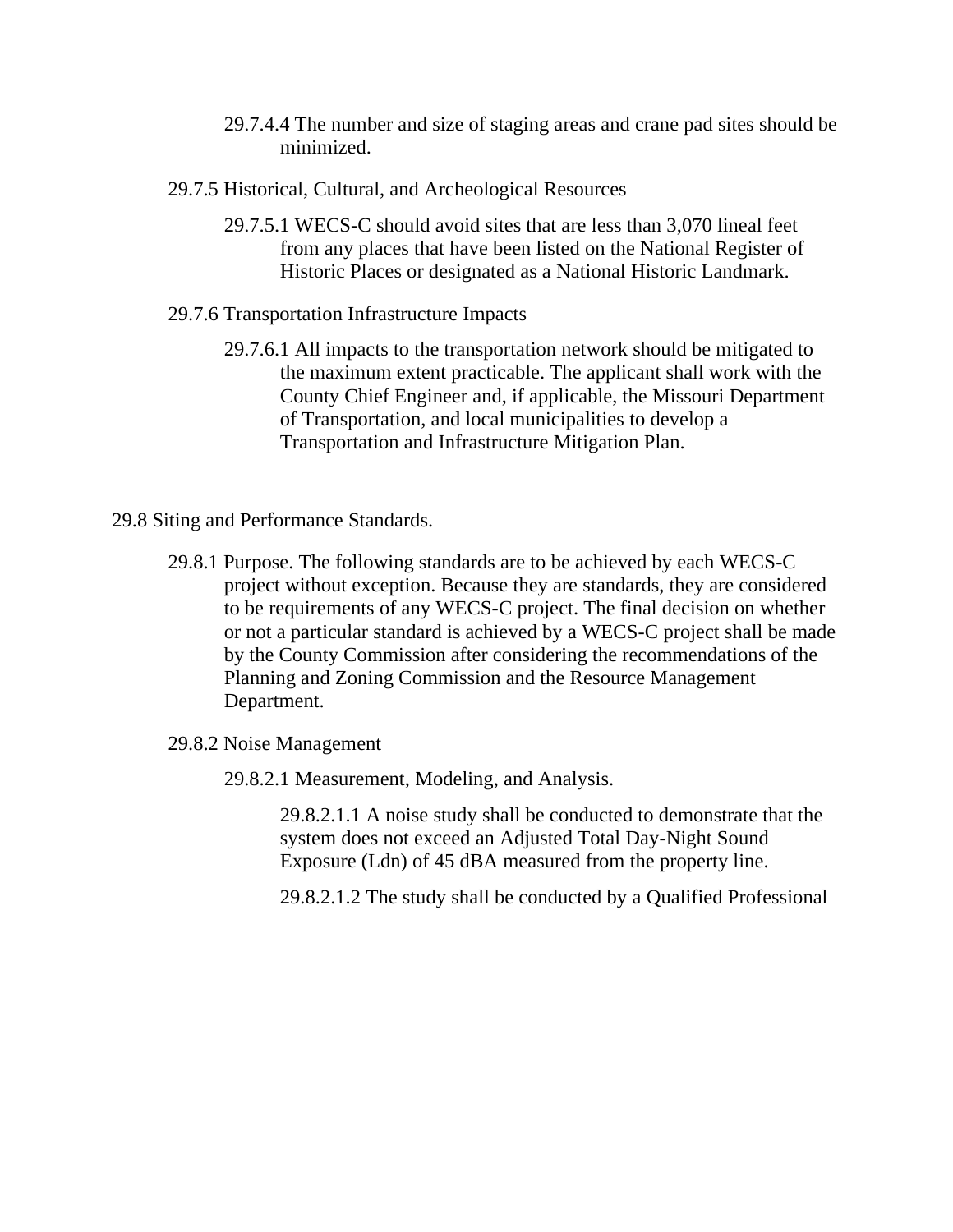- 29.8.2.1.3 Measurement, modeling, and analysis shall conform to the most recent version of ANSI S12.18<sup>1</sup>, ANSI S12.9-2005<sup>2</sup>, IEC 61400<sup>3</sup>, and ISO 9613<sup>4</sup>.
- 29.8.2.2 Sound Level. The noise level caused by the operation of the project shall not exceed fifty (50) dBA during any daytime hours and forty (40) dBA during any nighttime hours, as measured at the nearest property line. The average Adjusted Total Day-Night Sound Exposure shall not exceed 45 dBA Ldn.
- 29.8.2.3 Addressing complaints. Upon receipt of a complaint regarding noise from an existing WECS-C project by the Boone County Resource Management Department, which the Department determines to be reasonable, the project owner shall, within 30-days of notification, be required to provide a noise study conducted by a Qualified Professional to demonstrate that the system does not exceed the sound levels, specified in Section 29.8.2.2. If the WECS-C is determined to be out of compliance, it shall be shut down until compliance can be demonstrated.
- 29.8.2.4 Low Frequency Noise. To avoid disruptive low frequency noises, WECS-C shall be designed in accordance with good engineering practices including the following characteristics:
	- At least three (3) blades
	- Upwind rotor
	- A well-designed braking system
	- No furling

29.8.3 Natural and Biological Resources

<sup>&</sup>lt;sup>1</sup> **ANSI S12.18**: This standard describes methods for measuring sound pressure levels in the outdoor environment, taking into account the effects of refraction due to wind and temperature gradients, the effects of atmospheric turbulence, the effects of variable ground impedance, and wind noise.

<sup>2</sup> **ANSI S12.9-2005**: This Standard specifies methods to assess environmental sounds and to predict the potential annoyance response of a community to outdoor long-term noise from any and all types of environmental sounds from one or more discrete or distributed sound sources.

<sup>&</sup>lt;sup>3</sup> **IEC 61400**: A set of design requirements made to ensure that wind turbines are appropriately engineered against damage from hazards within the planned lifetime. The standard concerns most aspects of the turbine life from site conditions before construction, to turbine components being tested, assembled, and operated.

<sup>&</sup>lt;sup>4</sup> ISO 9613: This standard specifies an engineering method for calculating the attenuation of sound during propagation outdoors in order to predict the levels of environmental noise at a distance from a variety of sources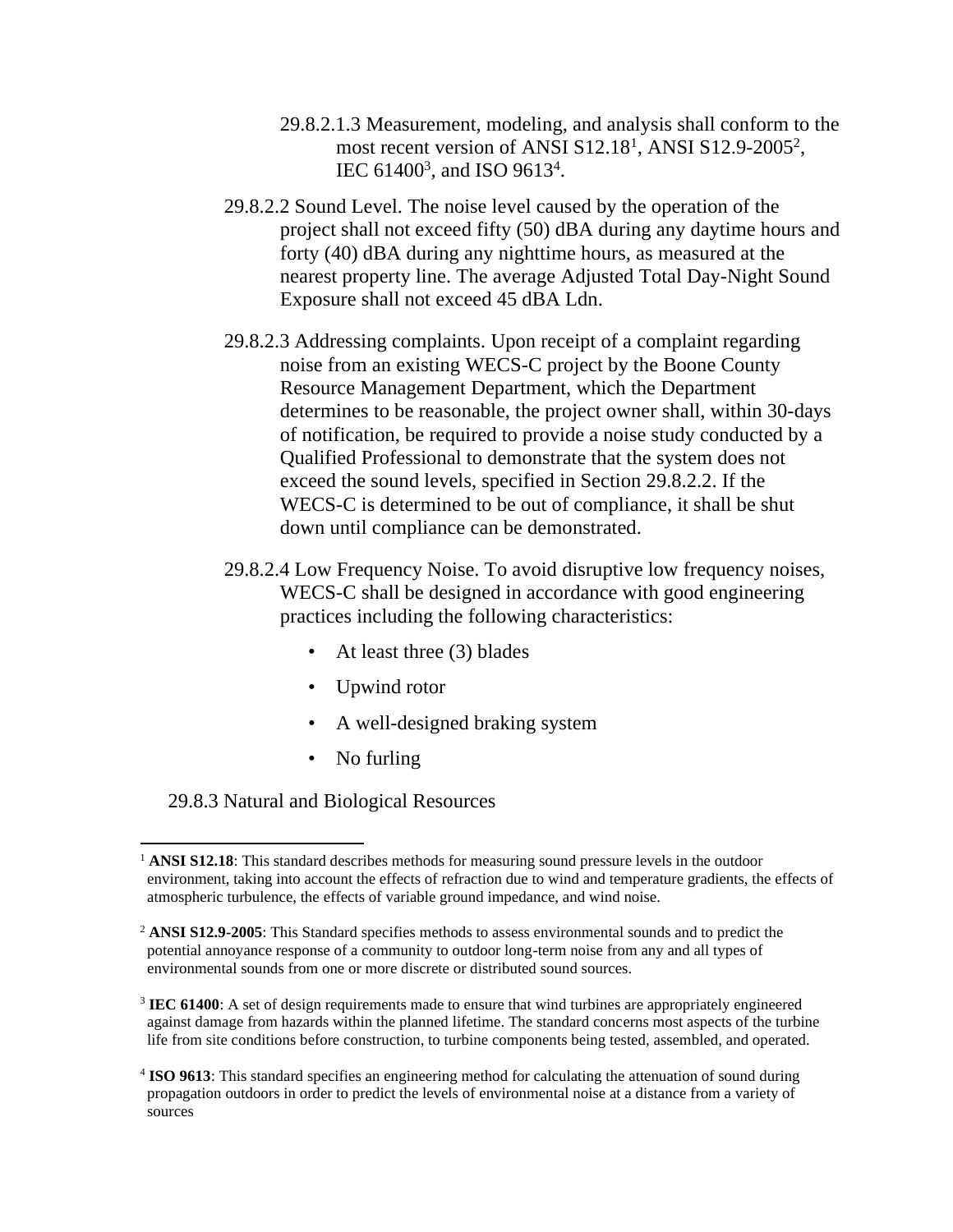- 29.8.3.1 Vegetative Burning Buffers. In areas where grassland burning is practiced, appropriate "buffer" areas shall be used to enable infrastructure to withstand periodic burning of vegetation.
- 29.8.3.2 Avian Perches. No perches are permitted on the nacelles of turbines. WECS-C towers shall not use lattice-type construction or other designs that provide perches for avian predators.
- 29.8.4 Visual Impacts
	- 29.8.4.1 Blade Uniformity. To provide visual order to a WECS-C project, all individual turbines shall have the same number of rotor blades. All rotor blades shall spin in the same direction (i.e., clockwise or counterclockwise) in relation to the wind.
	- 29.8.4.2 Height Uniformity. To promote visual uniformity, all turbines at a similar ground elevation shall have the same height from blade tip to the ground.
	- 29.8.4.3 Clusters. Distinct groupings or clusters of turbines shall be limited to no more than 12 turbines per cluster. Each cluster must be greater than 1.25 times the minimum spacing distance from another cluster.
	- 29.8.4.4 Locking. In light wind conditions, turbine rotor blades shall not be kept in a locked position except as necessary to meet operational or maintenance requirements.
	- 29.8.4.5 Outdoor Storage. Except during construction, re-construction or removal, outdoor storage is not permitted provided that this restriction shall not apply to the project's designated operations and maintenance facility as approved by a Conditional Use Permit.
	- 29.8.4.6 Repair Requirements. If turbines become inoperable for any reason, they shall be repaired within 90-days unless the County Commission approves an extension upon request of the operator and showing of good cause why such extension should be granted.
	- 29.8.4.7 Internal Components. To avoid cluttering the skyline, inverters and pendant power cables shall be located inside the wind turbine tower, nacelle or structure.
	- 29.8.4.8 External Telecommunication. No telecommunications dishes, antennas, cellular telephone repeaters or other similar devices shall be attached to wind turbine towers unless mounted inside the tower.
	- 29.8.4.9 Prohibited Markings. Aircraft obstruction markings of the turbines by use of alternating red and white bands shall be prohibited.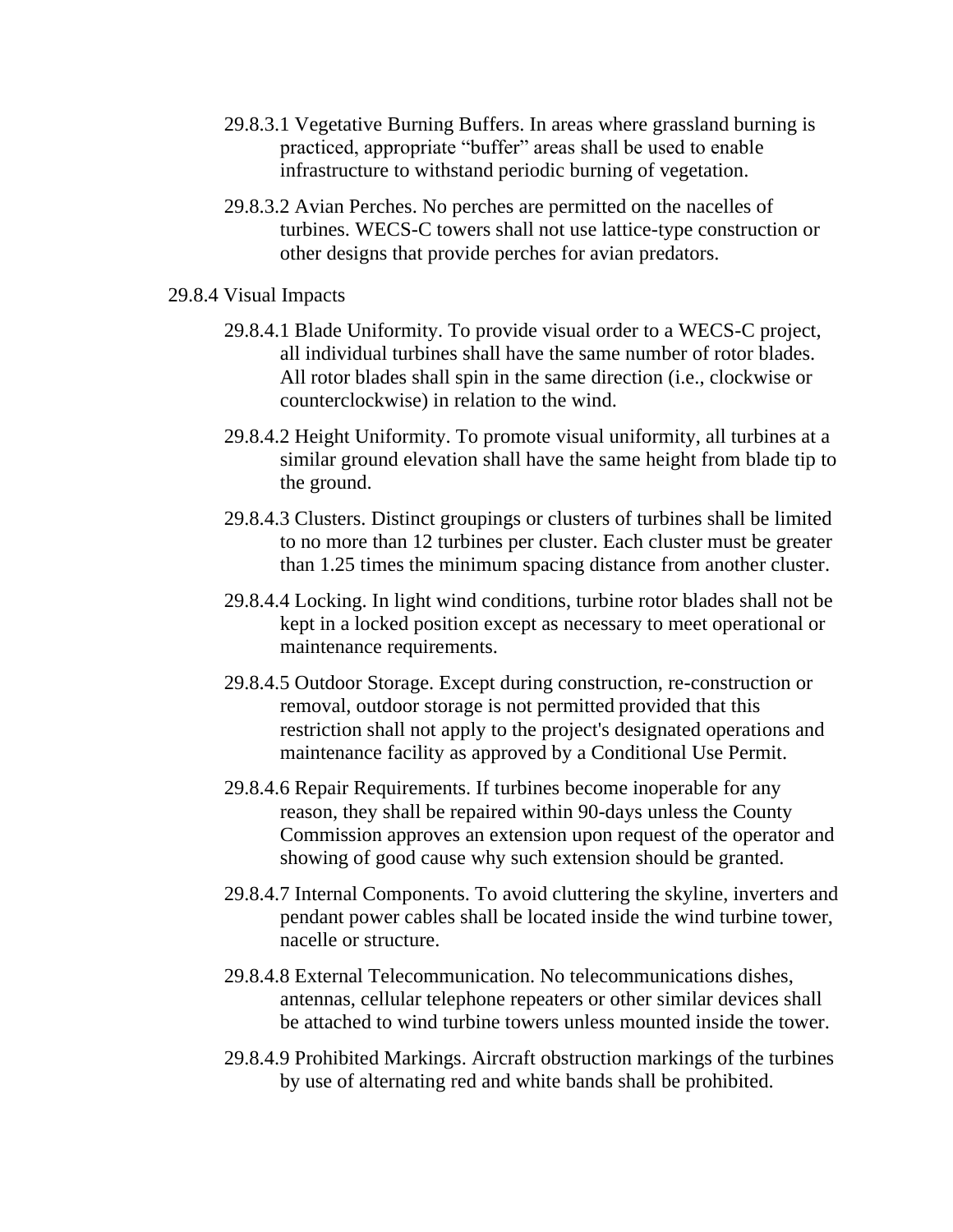- 29.8.4.10 Prohibited Advertising. No billboards, logos, or advertising signs of any kind shall be located on the turbines.
- 29.8.4.11 Permitted Height. Height shall be determined by the Hub Height for each individual turbine. The maximum Hub Height shall be 80 meters (80 meters is approximately 263 feet).

29.8.4.11.1 Total Height. The overall height is determined by the sum of the Hub Height and half of the turbine's Rotor Diameter distance, measured at the highest point on the blade tip.



# 29.8.5 Soil Erosion and Water Quality

- 29.8.5.1 Minimize Impact. Construction and maintenance shall be done in strict accordance with the erosion and sediment control plan submitted with the building permit so as to minimize soil erosion and damage to native vegetation.
- 29.8.5.2 Restoration. If native vegetation is damaged during construction, it shall be restored after construction is complete in areas not occupied by the WECS-C and related facilities and roads.
- 29.8.5.3 Stormwater Ordinance. Compliance with Section 28 is required.

## 29.8.6 Safety

29.8.6.1 Property Setbacks. Individual wind turbines shall be set back 1,750-feet from all property lines of the single discrete undivided lot of record upon which it is located to the nearest point on base of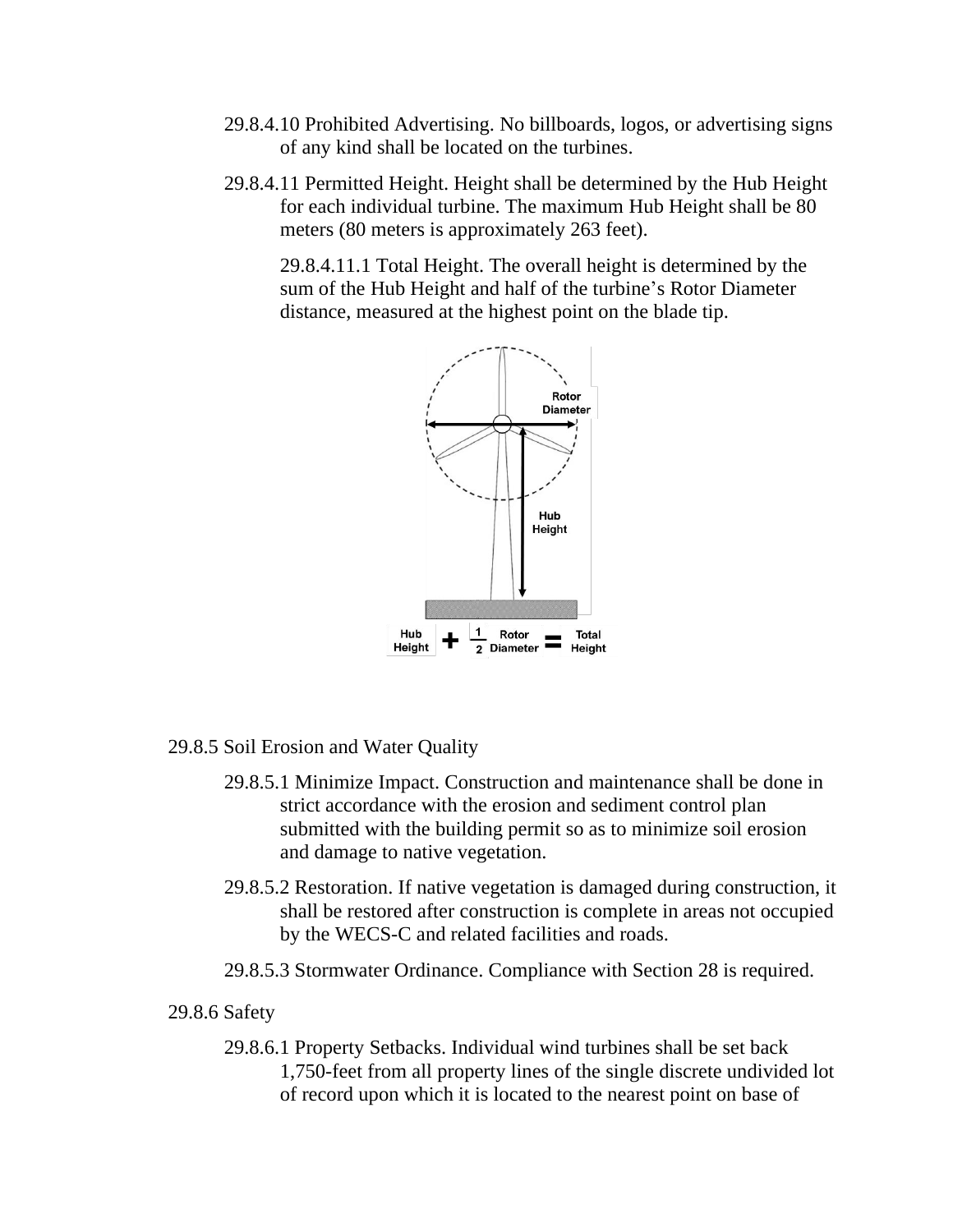tower. Lease, easement, or other ownership interest of adjoining discrete lots does not remove the property lines between discrete lots from which the measurements are made.

- 29.8.6.2 Road Setbacks. Individual wind turbines shall be set back 1,750-feet from all public road rights of way to the nearest point on the base of the tower.
- 29.8.6.3 Minimum Spacing. Each WECS-C must be at least six (6) times its rotor diameter from another WECS-C beginning at the nearest point on the base of each tower.
- 29.8.6.4 Minimum Clearance. Each WECS-C must maintain a minimum clearance of 15-feet from the ground, immediately adjacent to the tower base, to the rotor tip at its lowest point.
- 29.8.6.5 Lighting. Lighting of turbines shall be radar activated and in compliance with current FAA Aircraft Detection Lighting System regulations. Any emergency reserve lighting shall follow "daytime white / nighttime red" standards.
- 29.8.6.6 Fire Suppression. All WECS-C shall be equipped with an automatic fire suppression system.
- 29.8.6.7 Markings. Individual wind turbine heights and markings shall comply with Federal Aviation Administration (FAA) regulations.

#### 29.9 Decommissioning and Reclamation:

#### 29.9.1 Security.

- 29.9.1.1 Purpose. The purpose of the security requirement is to ensure that adequate funding is available to be used to pay the costs of decommissioning and site reclamation, including removal of individual turbines and other above-ground project improvements subject to permit in the event of abandonment of individual turbines or abandonment of the entire project.
- 29.9.1.2 Submittal of Security. The project owner of a WECS-C shall, at its expense, and not later than 30-days before commencement of project construction, obtain and submit Security in favor of the County for approval by the County Commission.
- 29.9.1.3 Form of Security. Such Security shall be in the form of a letter of credit, a cash escrow account, a performance bond, or other form of Security which is acceptable to the County. Any entity providing Security must be authorized to provide such Security in the State of Missouri and must be acceptable to the County Commission. The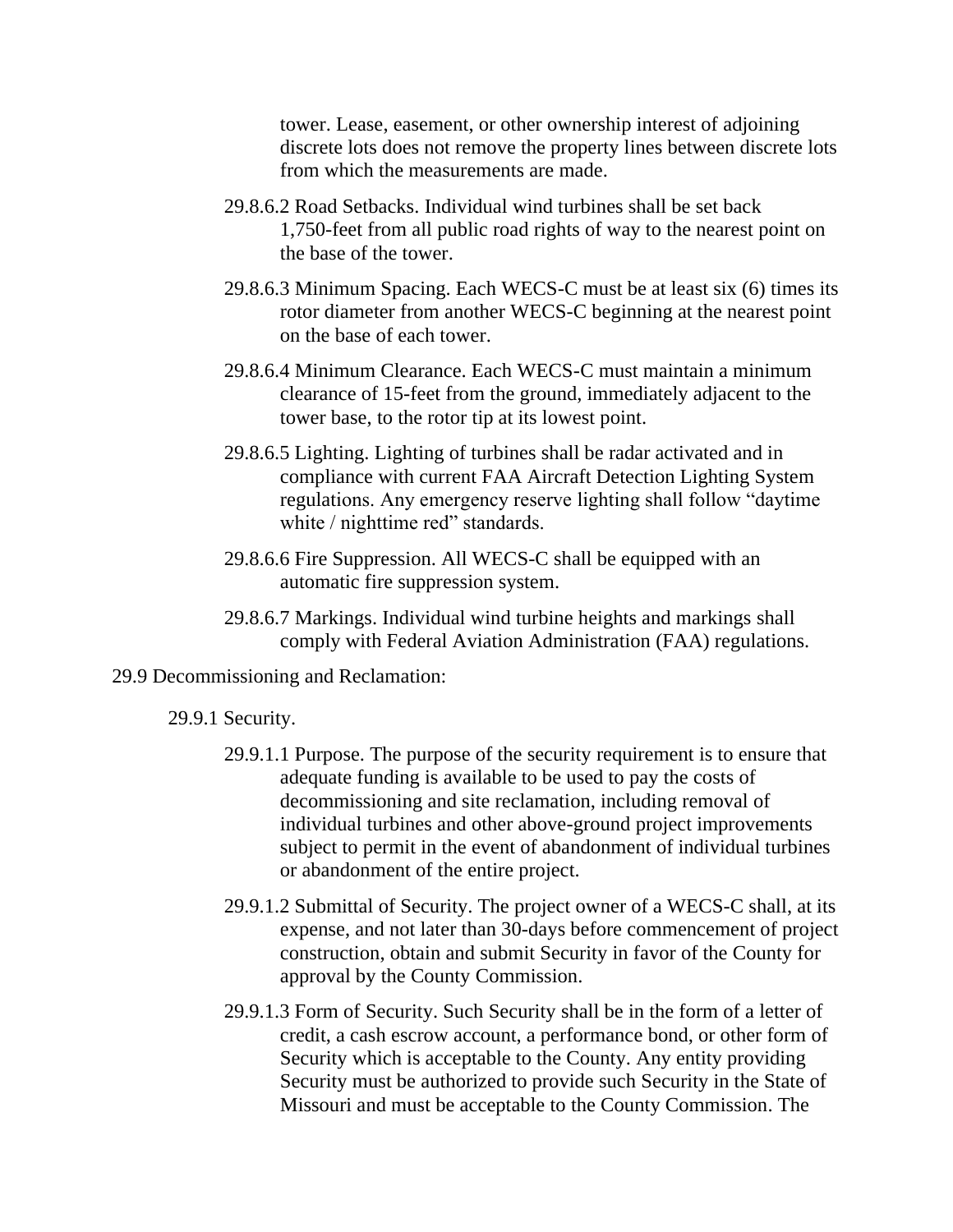Security must contain such provisions, terms or conditions as the County deems to be necessary, including, but not limited to, those set out herein, unless specifically waived in writing by the County.

- 29.9.1.4 Amount. The Security shall be in an amount equal to one hundred fifty (150) percent of the estimated decommissioning and reclamation costs and shall provide for an annual adjustment of the amount of the Security based on the annual rate of inflation. Such amount shall be determined by the County Commission based upon estimates from knowledgeable contractors and such other information or factors that the Commission deems to be relevant.
- 29.9.1.5 Maintenance of Security. The Security may not be canceled, released, or in any way terminated without prior written approval from Boone County. The Security shall be maintained and continued in force as long as such turbines or other above-ground improvements exist and until all decommissioning and site reclamation has been completed and paid for.
	- 29.9.1.5.1 Additional Security. When Required. If the County Commission has any reason to believe that the Security is insufficient, it may demand such other Security as it deems to be necessary.
	- 29.9.1.5.2 Survival of Sale. The Security must be written so as to survive any sale or transfer of the turbines and related project property or the insolvency of the project owner. It shall further apply to all successors and assigns of the project owner. Any entity providing Security must be authorized to provide such Security in the State of Missouri and must be acceptable to the County Commission.

## 29.9.2 Abandonment.

- 29.9.2.1 Individual Turbine. An individual turbine shall be considered to have been abandoned when the turbine is incapable of producing more than 20% of the average amount of electricity produced by such turbine in comparable previous time periods (adjusted for actual wind conditions), as determined by the Resource Management Department, for a period of at least six (6) consecutive months and there is no demonstrated viable plan to restore the equipment to operating condition or if determined inoperable under Section 29.8.3.6.
- 29.9.2.2 Entire Project. An entire project shall be considered to have been abandoned when at least fifty percent (50%) of the individual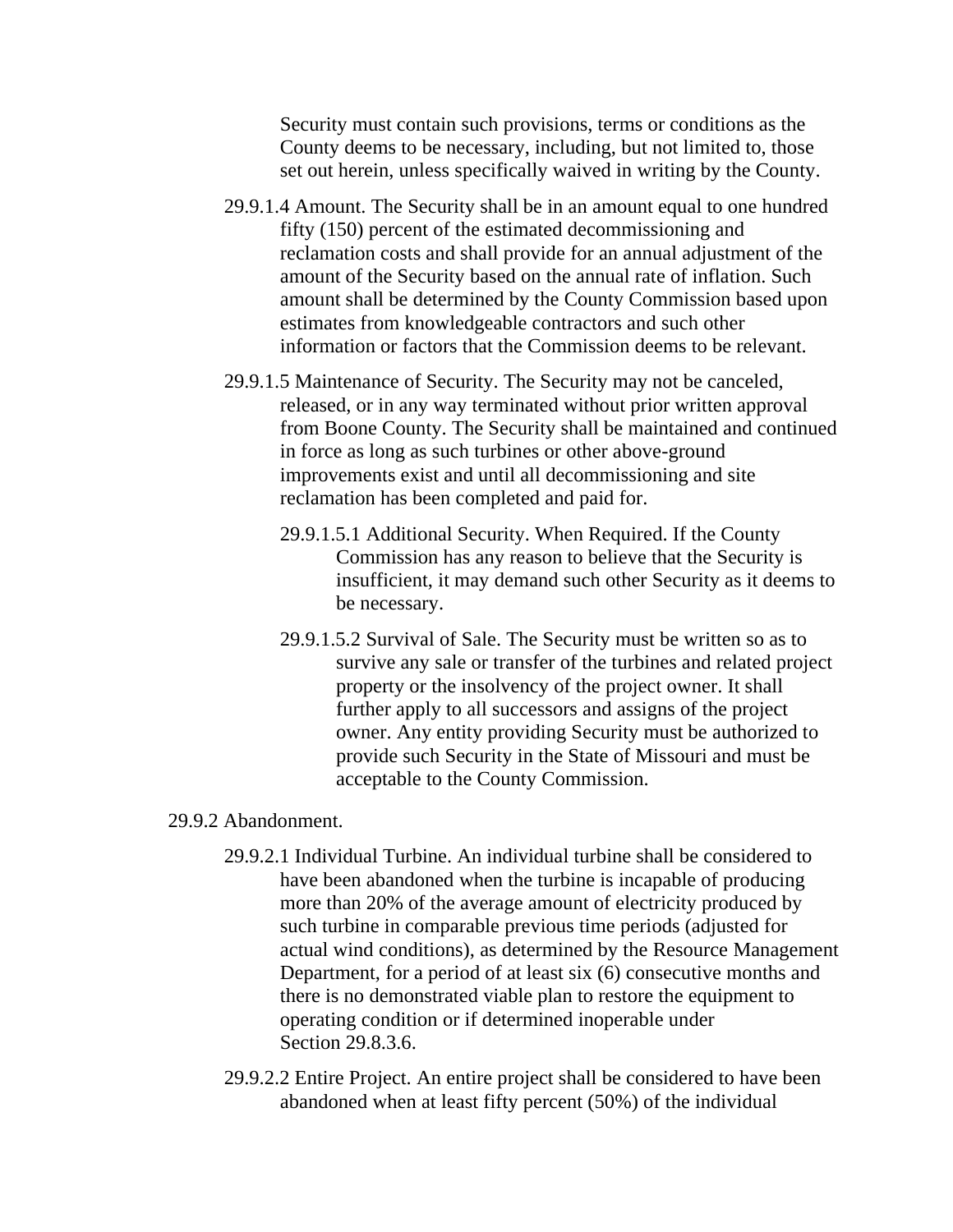turbines in any WECOD are abandoned or considered to be abandoned in accordance with 29.9.2.1, and there is no demonstrated viable plan to restore the equipment to operating condition. Except for any Repowering Event or Casualty Event subject to a County approved schedule of completion not to exceed 5 years.

- 29.9.2.3 Extension. An extension of the 6-month time period may be granted by the County Commission upon the presentation of sufficient justification by the project owner.
- 29.9.2.4 Excavation. All underground equipment and foundation systems of WECS-C shall be removed to a depth of at least four feet (4') to allow for the cultivation of crops, restoration of pasture, or installation of underground utilities.

## 29.9.3 Reclamation

- 29.9.3.1 Owner Initiated. The owner/operator shall commence reclamation proceedings within 90-days of the date of abandonment of an individual turbine and/or the entire project. Reclamation activities shall be conducted in accordance with the reclamation plan and the standards contained in these regulations.
- 29.9.3.2 County Initiated. Upon determining that an individual turbine and/or entire project has been abandoned, the Director shall notify the owner/operator by certified mail. The notice shall allow 90-days for the commencement of decommissioning. The notice shall also inform the owner/operator of their right to request a hearing before the County Commission.
	- 29.9.3.2.1 Abandonment and Reclamation Hearing. Upon request of the owner/operator or expiration of the 90-day deadline, the Director shall schedule a hearing with the County Commission and provide the owner/operator notice as to the time and location of the hearing.
	- 29.9.3.2.2 Hearing Purpose. The purpose of the hearing is to determine the validity of the determination of abandonment, establish whether the owner/operator intends to reclaim, and whether to authorize the use of Security to complete the reclamation of the individual turbine site or the entire project.

29.10 Permit Procedures and Requirements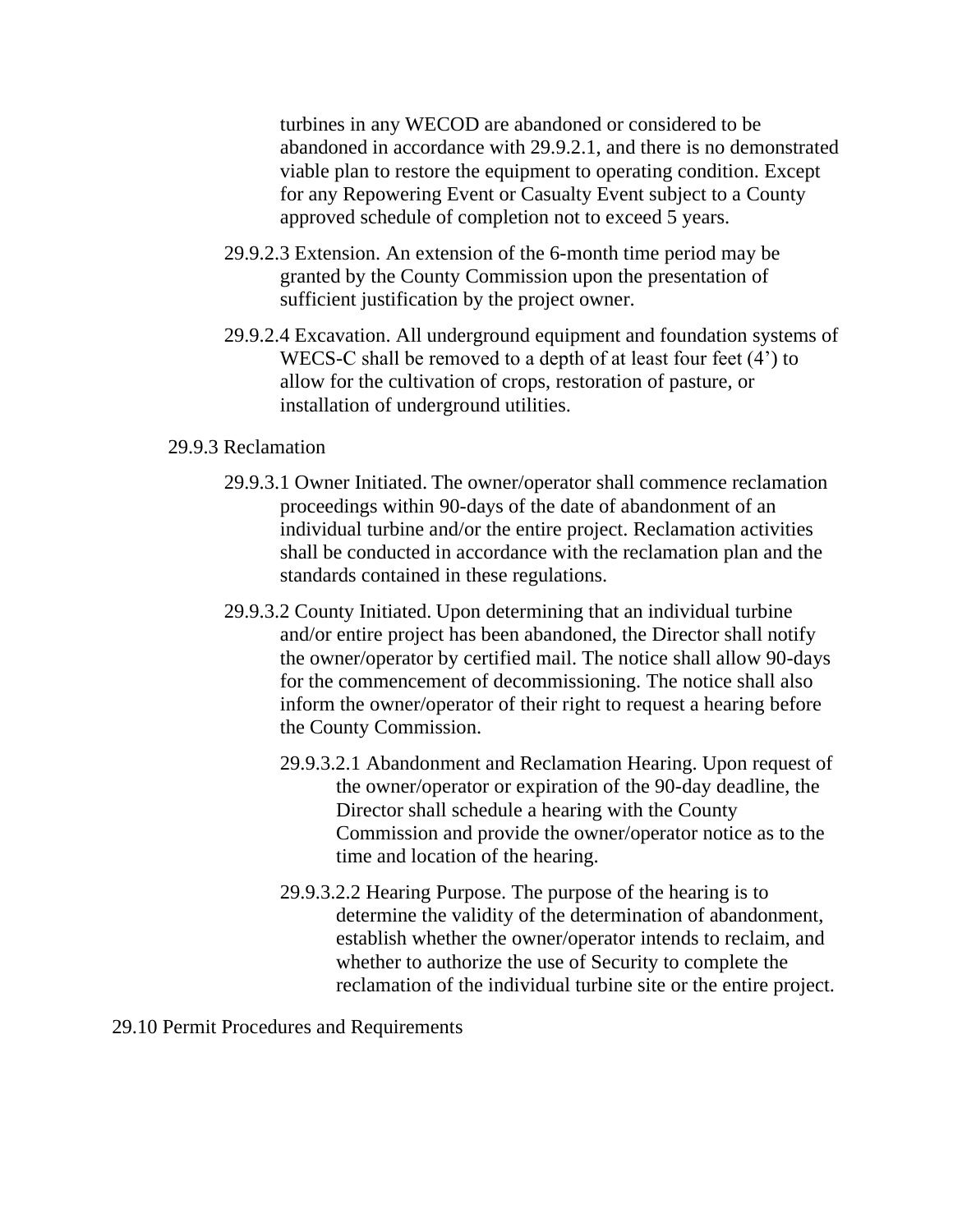- 29.10.1. Permit Holder. All Commission Orders by the County Commission granting a conditional use permit for a WECS-C project shall specify that the conditional use permit is issued to the project owner.
- 29.10.2 Transfer of Conditional Use Permit- Approval Required. The holder of the conditional use permit for a WECS-C project may not transfer, assign, or otherwise convey the conditional use permit to another without prior approval of the County Commission. The County Commission shall give such approval upon its finding that the party to which the conditional use permit is to be conveyed will comply with all of the requirements of these regulations and all conditions of the conditional use permit.
- 29.10.3 Building Permit Issuance. Upon signing of the conditional use permit, the Resource Management Department may issue a building permit for the project following a 30-day waiting period and prior to the start of construction. In addition to the requirements outlined in the building code, as adopted by the County of Boone, the building permit application shall contain all of the following information to be provided by the project owner:
	- All of the special conditions outlined in the conditional use permit approval;
	- A site plan, in final detail, that includes all of the information required on the application site plan;
	- A final grading plan;
	- A final erosion and sediment control plan;
	- A final plan for site security;
	- A final decommissioning and reclamation plan;
	- Documentation of the establishment of the Security for reclamation;
	- Documentation that the project is in compliance with all of the requirements of the following:
		- Federal Aviation Administration:
		- Federal Communications Commission, if applicable;
		- Missouri Department of Natural Resources, if applicable;
		- Missouri Department of Conservation, if applicable;